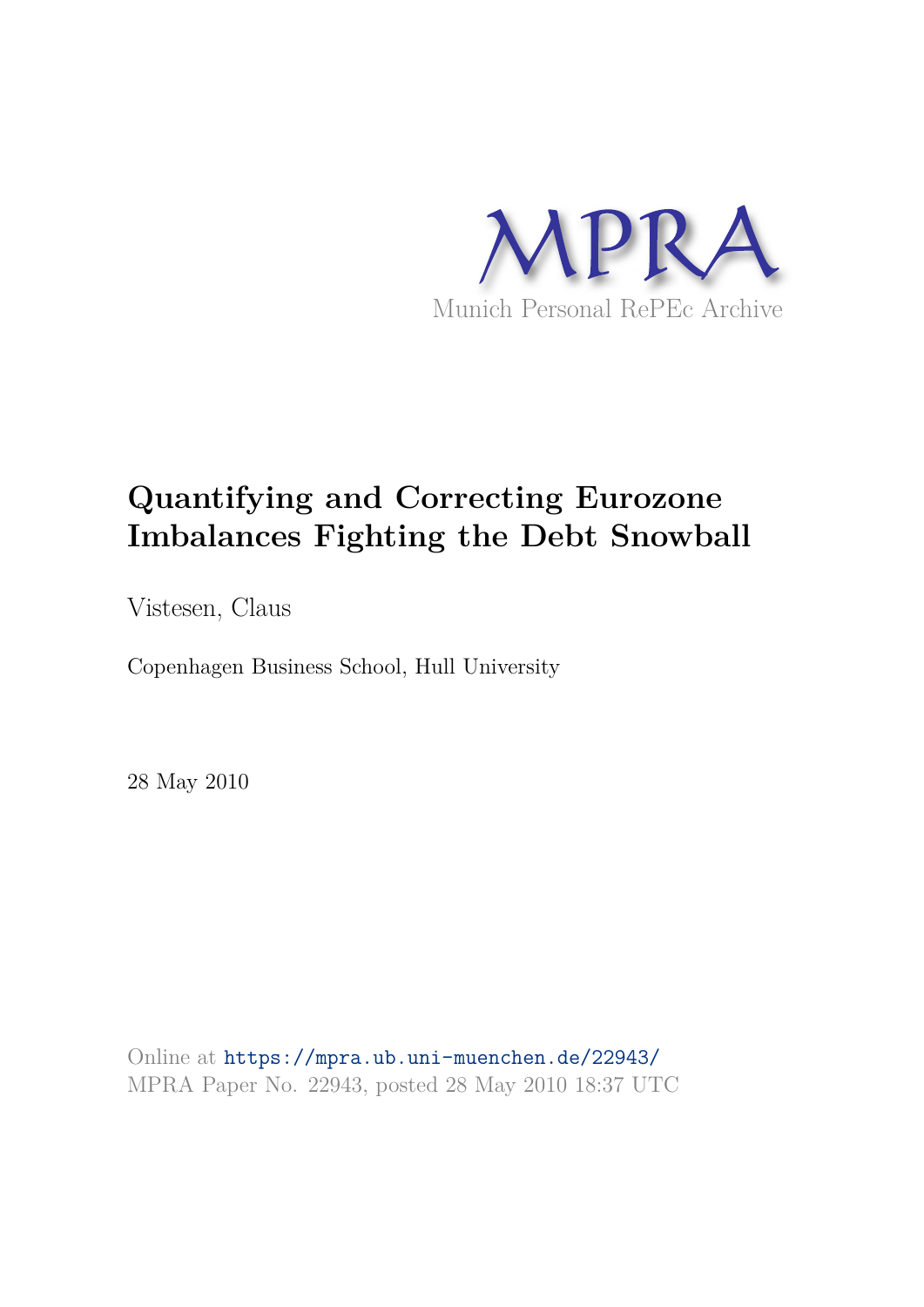# Quantifying and Correcting Eurozone Imbalances

*Fighting the Debt Snowball* 

# Working Paper 01-10

**Claus Vistesen**

**clausvistesen@gmail.com and http://clausvistesen.squarespace.com** 

**MSc. Applied Economics and Finance Copenhagen Business School** 

*First draft, don't quote without author's permission* 

*Data and estimations can be provided by request* 

#### *Abstract*

This paper quantifies and discusses the concept of current account imbalances in the Eurozone. Using panel data estimations, the analysis shows how the external positions of the Eurozone economies can be modelled as a function of divergences in unit labour costs. Specifically, the results indicate that the formation of EMU has exacerbated the extent to which even relatively small divergences in unit labour costs may materialize in large current account imbalances. These results are framed in the context of the idea of a debt snowball effect and why the idea of an internal devaluation as a tool to correct external imbalances is inconsistent with the current setup of the Eurozone.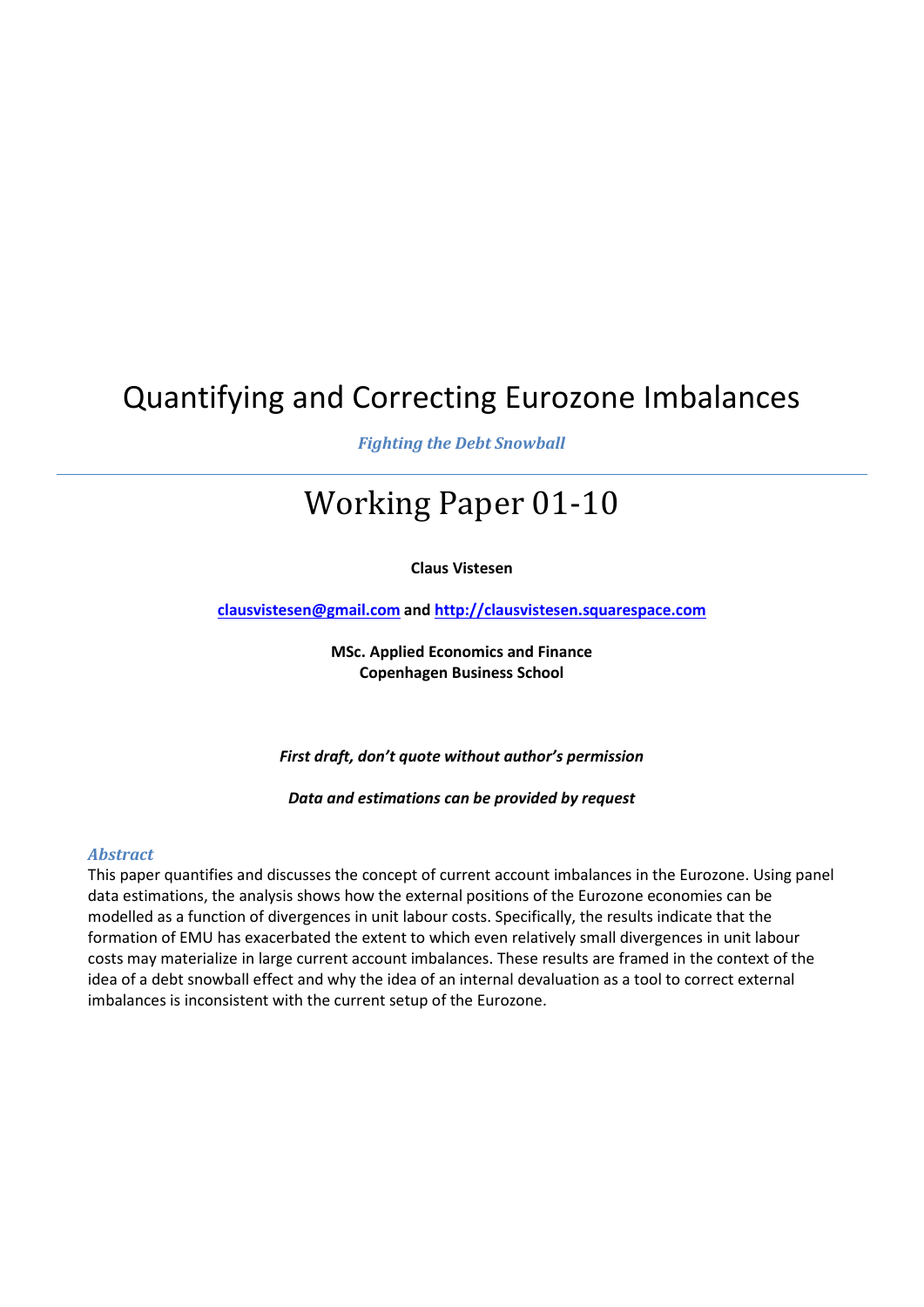# **1.0 Introduction**

The Eurozone is currently undergoing its largest test since its inception a decade ago. Greece is on the brink of default and other economies are standing in line and old questions about the benefits and viability of the Eurozone have resurfaced to become not merely academic issues, but real political and economic issues that, if left unanswered, could lead to the end of the Eurozone as we know it. Specifically, the inflection point presented by the need to regain lost competitiveness through wage and price deflation (internal devaluation) at the same time as having to deal with structural reforms to rein in an excessive debt to GDP ratio now linger as a serious yoke for many Eurozone countries and thus for the European Monetary Union (EMU) as a whole.

This paper initially takes a step back from the immediate economic crisis and discusses and analyzes the notion of Eurozone imbalances which are characterised by divergence in intra-Eurozone current account positions as well as inflation and unit labour costs. Thus, and while at the onset, EMU was expected to foster convergence between the participating economies this has not materialised. In an influential policy brief from 2006<sup>1</sup> economists Alan Ahearne and Jean Pisani Ferry point out that while EMU membership certainly had its clear benefits it also came with costs. Concretely, the loss of monetary policy and in particular the loss of the nominal exchange rate as a shock absorber means that imbalances e.g. as a result of persistent price and wage differentials and difference in market structures, differing demographics may build exactly because the correction mechanism is rigid or nonexistent. In the context of monetary policy the obvious question that arises is whether the single interest rate set by the ECB may be appropriate for all Eurozone economies at one at the same time. Further, in terms of the nominal exchange rate the issue is that there is no immediate mechanism through which a loss of external competitiveness can be regained except through the road of internal price and wage deflation which is very difficult to pull off in practice. Especially, the notion of intra-Eurozone divergence of real-exchange rates Ahearne and Pisani-Ferry (2006), and thus wage and inflation differences, believed to have led to a large and growing divergence in current account positions have been at the core of the idea of Eurozone imbalances.

The paper proceeds as follows. Section 2 provides a brief theoretical perspective on Eurozone imbalances and gives a descriptive account of their magnitude. Section 3 presents the empirical model and the estimation results. Section 4 provides a perspective and discussion of the results in relation to the idea of a debt snowball. Section 5 concludes.

# **2.0 Eurozone Imbalances at a Glance**

In the general market discourse, the notion of Eurozone imbalances has received due attention from private market analysts and academics alike as a potential source of disruption and problems, but until recently this discourse had not taken hold within official EU and EMU policy circles. Here, it has been widely held that the extent to which imbalances existed, the institutional setup of the Eurozone with the growth and stability pact on the fiscal side and the single interest rate policy on the monetary side was expected to slowly but surely smooth out any internal imbalances. However, the ongoing economic crisis and the fact that the market focus has now turned to the shores of the Eurozone periphery seem to have changed this.

As such, the German newsmagazine Der Spiegel<sup>2</sup> recently published an article detailing a report from the EU commission which specifically casts its argument in relation to the growing divergence of Eurozone economies and argued how a correction *was vital for the long-term functioning of monetary union*. This is significant because it presents a slight but distinct change in discourse by part of the EU in terms of recognizing some of the underlying deficiencies in the Eurozone setup, deficiencies that have raced to the

<sup>1</sup> Alan Ahearne and Jean Pisani-Ferry (2006) – *The Euro: Only for the Agile*, Bruegel Policy Brief

 $^2$  http://www.spiegel.de/spiegel/vorab/0,1518,673576,00.html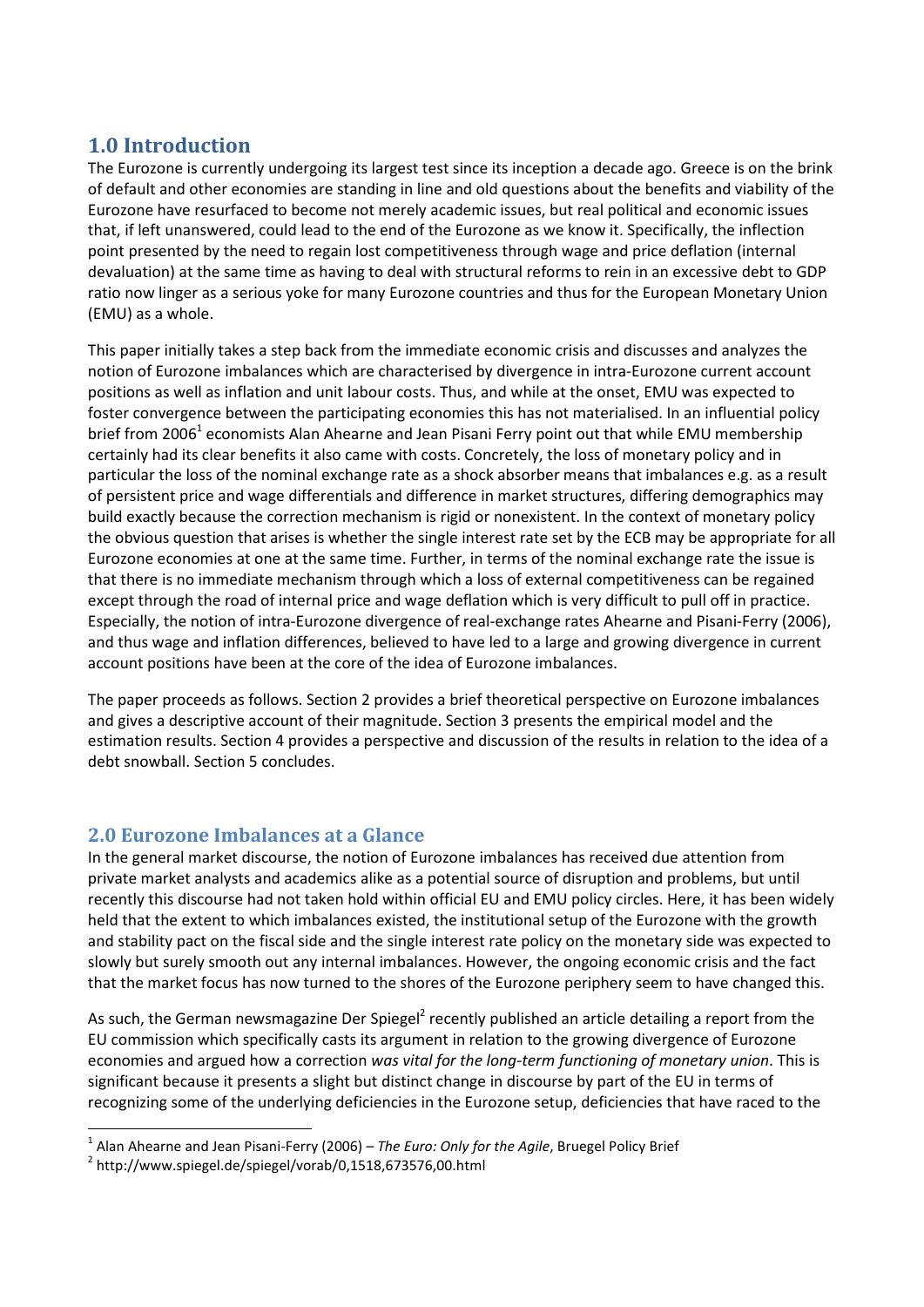foreground recently in the context of Eurozone finance ministers and officials scrambling to agree on a common path out of an economic crisis in Greece and Spain, but which essentially mirrors a fundamental issue with how the Eurozone should look in the future and what the sources of sustainable economic growth should be.

In this sense, it would be timely to have a closer look at what these imbalances are and what they mean.

Any discussion on the build-up and subsequent correction of macroeconomic imbalances within the confines of a fixed exchange system has to begin with Mundell (1961) which argues that for a fixed exchange system to be optimal, international factors, and in particular labour, must be mobile across borders within the currency union. On this, Puhani (1999) demonstrate how it is very unlikely that labour will be sufficiently mobile to act as a valve for adjustment except as a long run mechanism which provide counter evidence to the merits of the Eurozone as an optimal currency area.

However, the main discussion on the Eurozone as an optimal currency union has not traditionally been centered on the issue of labour mobility. Rather, the focus has been on the ability of Eurozone economies to adjust to sudden asymmetric shocks as well as how to avoid the creation of imbalances over time Zemanek et al. (2009) and Blanchard (2007). Specifically, the marriage between a common monetary policy and continuing sovereign control over fiscal policy with no real supra-national coordination Calmfors (2003) and Bibow (2009) as well as downward nominal wage rigidity (DNWR) to correct potential divergences in real exchange rates Calmfors (1998 and 2002) have been highlighted as the main structural deficiencies that may lead to intra-Eurozone imbalances.

Calmfors (2003) argues that DNWR in particular would be a problem in economies in need of correction as well as it is argued how ultimately a better cushion against asymmetric shocks would come through increasing cooperation on the fiscal level. Bibow (2009) levies an altogether more devastating critique against the Maastricht criteria and EMU setup pointing towards the fact that the very system not only prevents adjustment, but essentially fosters and furthers the imbalances themselves.

The concrete manifestation of imbalances essentially takes two forms Bibow (2009). One is the diverging trend in inflation and unit labour costs which is connected to a divergence in real exchange rates and thus, it is argued, divergence in competitiveness to foster real imbalances in the form of current account and growth imbalances. The second manifests itself in the growing trend of divergence between the yield of sovereign bonds Bibow (2009) which tend to be narrated as the growing spread between e.g. Spanish and Greek bonds to German benchmark bunds. This paper mainly focuses on the former and essentially attempts to quantify the link between diverging trends in inflation and unit labour costs (real exchange rates) and Eurozone imbalances. However, it also seeks to articulate the latter point in relation to the economic crisis and the idea of a correcting through an internal devaluation.

Looking at the evolution of unit labour costs (ULC), inflation (CPI)<sup>3</sup>, as well the CA/GDP the first thing to notice is actually convergence rather than divergence in the context of prices whereas current account imbalances have indeed diverged.

<sup>&</sup>lt;sup>3</sup> See graphs in Annex.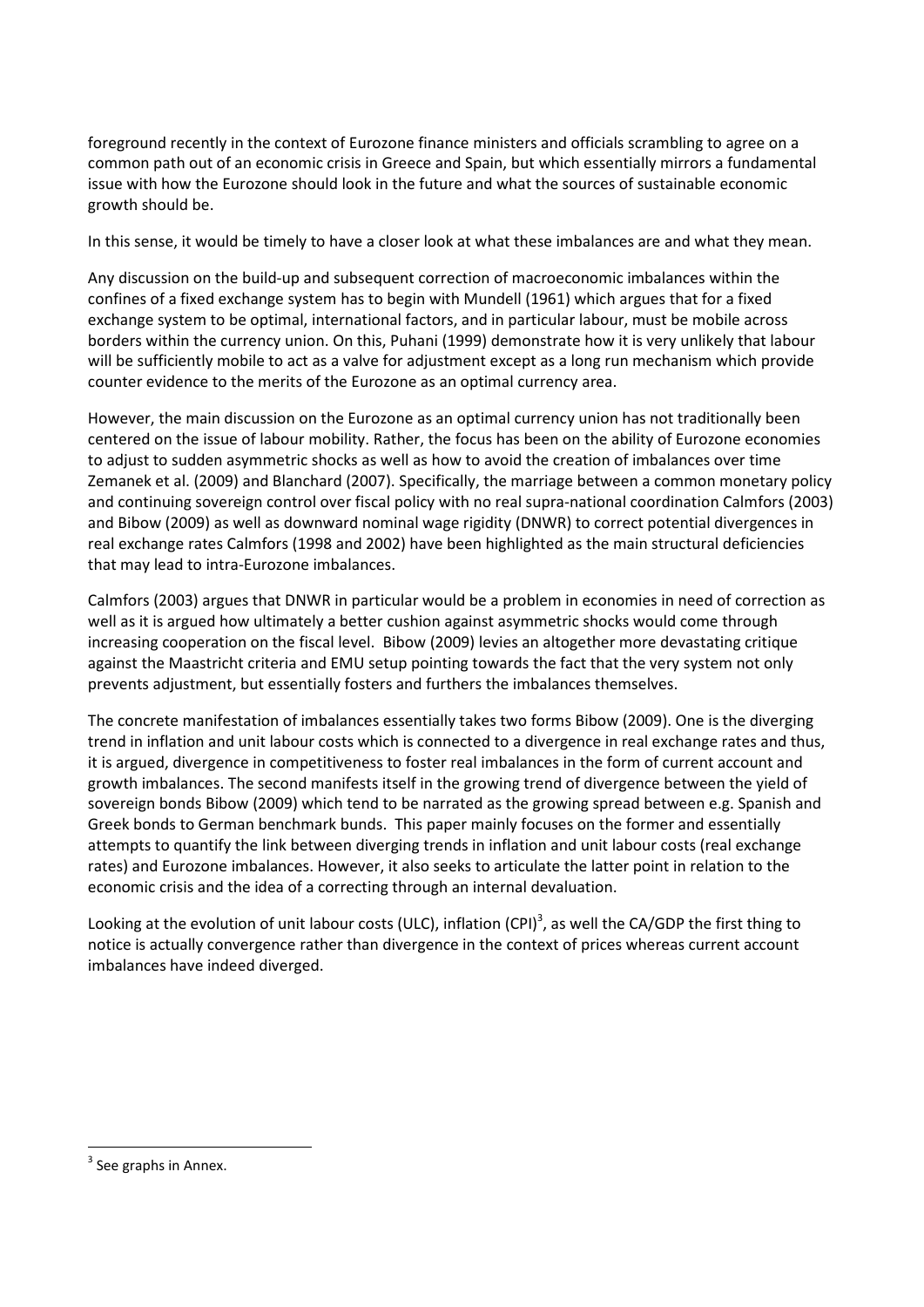



Consequently, in the period 1980 to 2008 the main trend remains one of steady convergence of inflation rates and ULC. In 1980 the standard deviation of the inflation rates and ULC of the, then, future Eurozone economies was 6.95% and 7.12% respectively, a number which had declined to 0.72% and 1.14% in 2008. This is an interesting observation which reflects the general tendency of economic integration in Europe as well as the idea of a great moderation which, despite its recent fall from grace, has been the catch-all phrase for the general decline in volatility in macroeconomic variables. Turning to the evolution of the external positions of the Eurozone economies the opposite picture reveals itself with the standard deviation increasing 2-3% since the inception of EMU.

This would then merit two possible conclusions. One is that that the growing divergence in the Eurozone economies' current account positions are not related to inflation and labour cost differentials and another would be that the lack of currency adjustments mean that even relatively small divergences in inflation and unit labour costs may accumulate over time to result in large real economic imbalances.

This paper firmly leans towards the latter view.

 $\overline{\phantom{0}}$ 

Especially the idea that small, but persistent, price differentials may accumulate over times is a key intuition. Consider then the point that the standard deviation in % of the accumulated increase in the CPI and ULC of the Eurozone economies since 1999 are 6.35% and 9.87% respectively.

<sup>&</sup>lt;sup>4</sup> Austria, Belgium, Finland, France Germany, Greece, Ireland, Italy, Netherlands, Portugal and Spain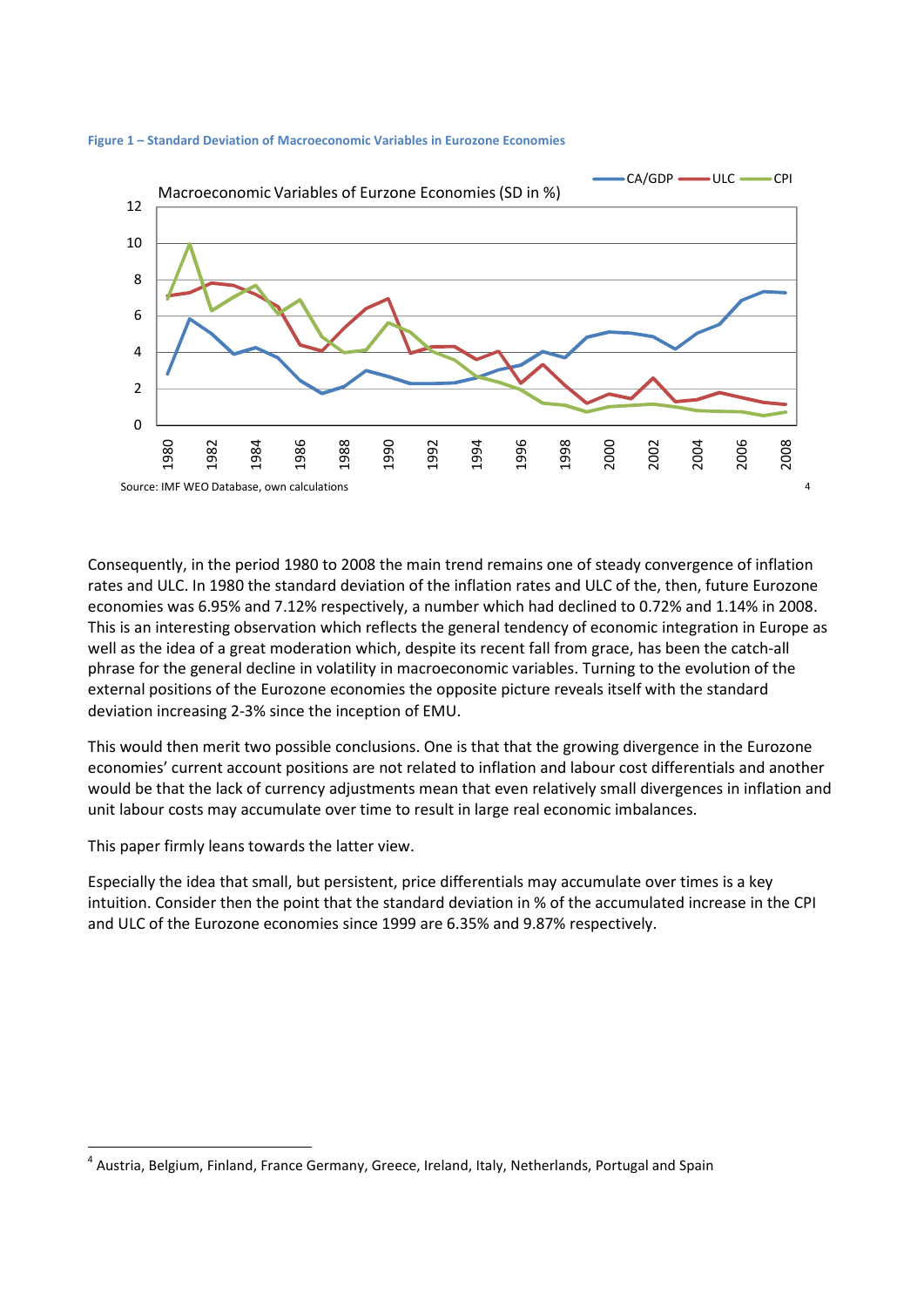#### **Figure 2 – Accumulated Increase in Prices (1999-2008)**

 $\overline{a}$ 



This suggests a much stronger degree of divergence than the graph above. Of the economies in question here the three economies with the largest accumulated increase in the CPI and ULC since 1999 has been Greece, Ireland and Spain (with Portugal very close) who have seen accumulative increases prices in the range of 25-37%.<sup>5</sup> The flipside to these is represented by France, Germany and Finland who have observed the smallest accumulated increase in the CPI and Austria, Germany, and Finland who have observed the smallest accumulated increase in ULC. The divergence is especially noteworthy in relation to ULC where the spread between the lowest accumulated increase (0.75% in Germany) and highest accumulated increase (31.4% in Ireland) is indicative of a large and persistent divergence in price levels.

This restores the idea that Eurozone imbalances may indeed be a function of divergences in price levels.

Between 1999 and 2008 there has been 5 economies running current account deficits on an average basis. These are Greece, Ireland, Italy, Spain and Portugal with an average CA/GDP ratio of -8.60%, -2.0%, -1.30%, -9.14%, and -5.88% respectively. They are complemented by the surplus economies in the form of Austria, Belgium, Finland, Germany, the Netherlands, and France with CA/GDP ratios of 1.47%, 3.20%, 5.78%, 3.08%, 5.53%, and 0.5% respectively where the number from Germany misleads in the sense that measured solely on the period 2004 to 2008 Germany's external surplus totalled almost 6% of GDP on average. Although these figures are not, in themselves, evidence of Intra-Eurozone imbalances popular discourse has it that especially the surplus of Germany has come to be flip side of the deficits of Greece, Spain, and Portugal in particular but also Italy and Ireland. The extent to which the divergence reflects intra-Eurozone imbalances as well as the extent to which individual Eurozone economies have reacted differently to a one size fits all monetary policy vis-à-vis ex-Eurozone economies would exactly be measured through divergence in prices.

In the following section, the investigation turns to a more rigorous empirical test of the hypothesis that the growing divergence in Eurozone current account positions can be attributed to persistent and accumulated divergences in inflation and unit labour costs.

<sup>&</sup>lt;sup>5</sup> For the CPI the numbers are 33.1, 36.6, and 32.2 percent for Greece, Ireland and Spain and for the ULC the numbers are 27.3, 31.4 and 30.8 percent respectively.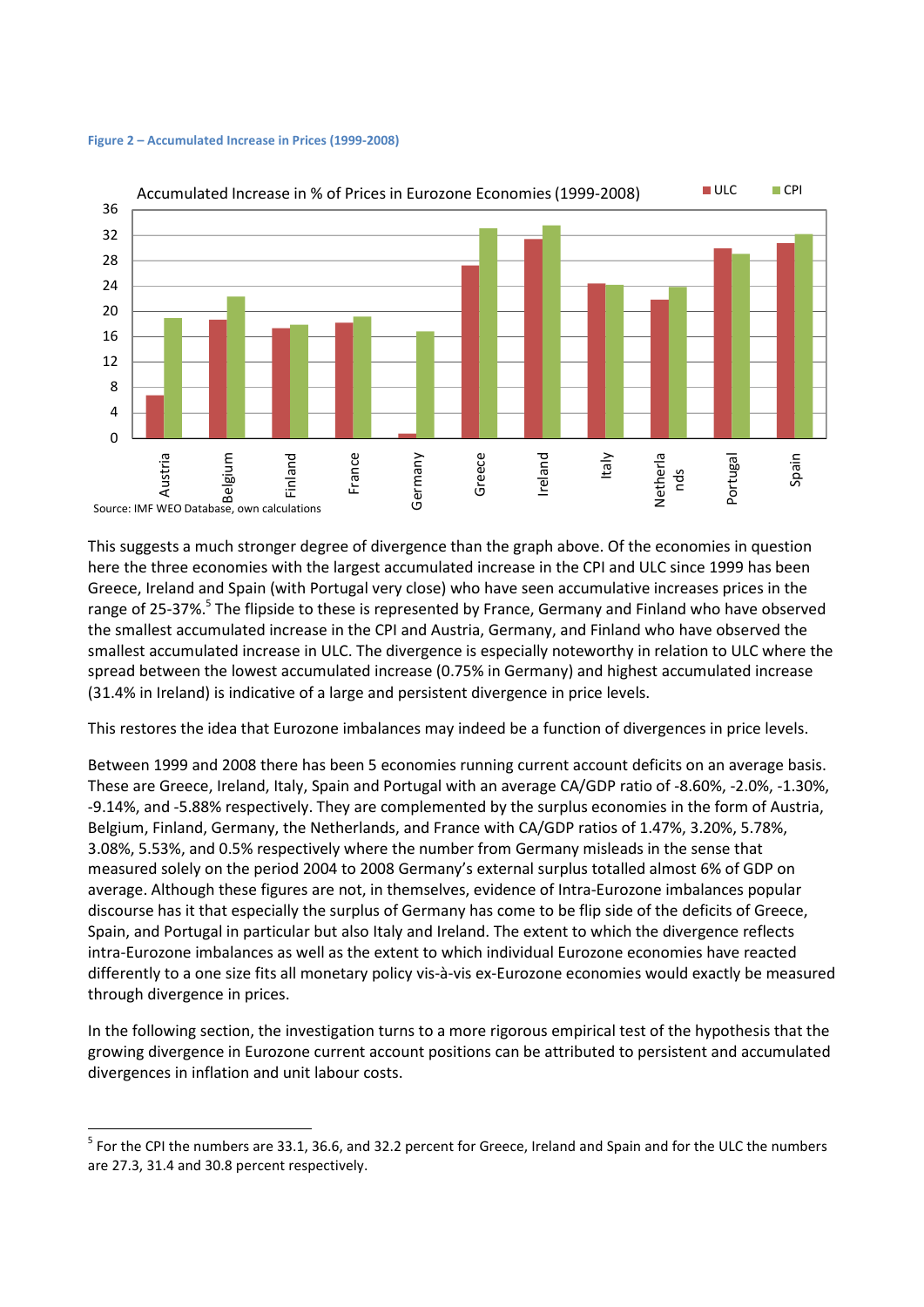## **3.0 Estimation and Results**

Annual data on inflation (CPI), GDP growth, and output gap as a percentage of GDP has been taken from the IMF data base whereas annual data on growth in unit labour cost is taken from the OECD. Finally, Eurostat was used to get data on the annual nominal value of GDP in order to construct weights used in part of the estimations. As a qualifier in relation to the OECD data on unit labour cost, the OECD database did not return values for Ireland (2008) as well as Greece and Portugal (2007 and 2008). In order to retain these countries in the sample, the missing values have been extrapolated as the average annual growth in unit labour cost of the past 10 years. The data spans the years 1980 to 2008 and covers 11 Eurozone economies<sup>6</sup> whose combined GDP covers 99.3% of the entire Eurozone GDP measured as the average country weight of Eurozone GDP from 2000 to 2011 (where 2009-2011 are Eurostat forecasts).

Following the descriptive analysis above, the empirical estimation will take its point of departure in the following main proposition;

**Eq. 1** 

l

 $G = F(CPI_i, ULC_i)$  $f_{CPI} > 0$  $f_{ULC} > 0$ 

where "G" is a measure of imbalances and "CPI" and "ULC" are the annual growth rate of inflation and unit labour costs respectively. Intuition here suggests that Eurozone imbalances (G) should increase in inflation and labour costs respectively. This paper thus proposes that Eurozone imbalances measured as the growing divergence in current account positions among Eurozone economies can be quantified as a function of inflation and unit labour cost differentials In the empirical analysis that follows "G" will be operationalized as the current account as a share of GDP (in percentages)

One analytical challenge here is how to introduce the aspect of imbalance and thus the difference between Eurozone economies. Following Schmitz and von Hägen (2009) one possible focus would be to focus on the extent to which current account imbalances mainly reflect intra-Eurozone imbalances or whether there is no meaningful distinction between the sources of funds for the external deficits. This requires a more detailed a dataset than the one from IMF WEO and thus I follow a different approach. Consequently, I define the dependent variable as the excess current account over the Eurozone average for each country. Specifically, I calculate the Eurozone average current account position as a weighted average of the sample countries' current account position. As weight, I use the sum of current prices GDP from 2000 to 2011 where 2009 to 2011 constitute Eurostat forecasts.<sup>7</sup>

 $^6$  Austria, Belgium, Finland, France Germany, Greece, Ireland, Italy, Netherlands, Portugal and Spain. Due to the inclusion of the lagged dependent variable the actual sample period is naturally 1981-2008.

<sup>&</sup>lt;sup>7</sup> This leads to the following weights; Austria (3%), Belgium(3.7%), Finland(2%), France(21.4%), Germany (24.4%), Greece(2.4%), Ireland(1.8%), Italy(17.5%), Netherlands(6.3%), Portugal(1.8%) and Spain(11%).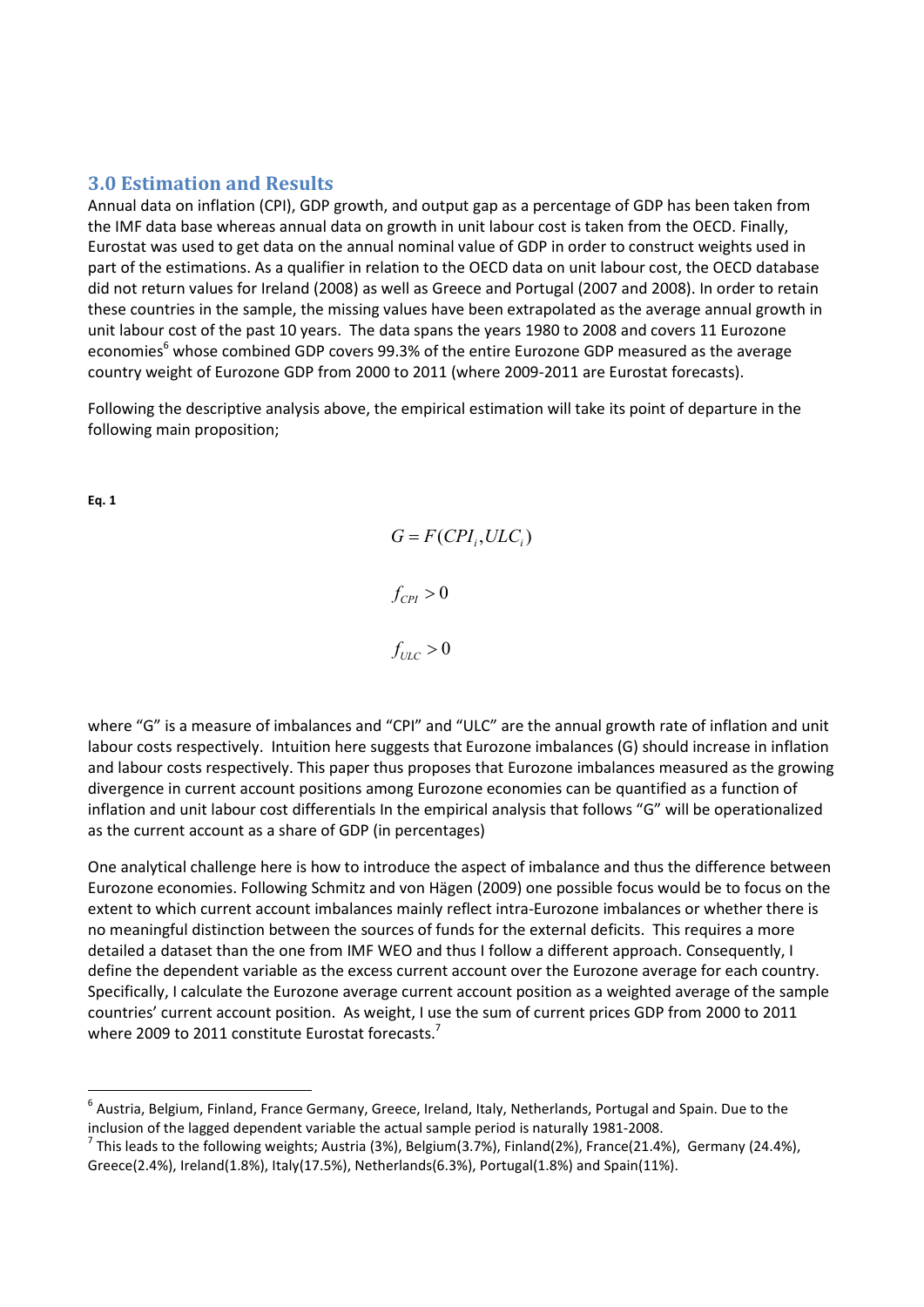With these points in mind, consider the following least squares dummy variable framework which is essentially equal to a fixed effect representation Greene (2003, p. 287);

$$
\mathsf{Eq.}\;2
$$

$$
a) \rightarrow CA_{it} = \beta_0 + \beta_1 GDP_{it} + \beta_2 CPL_{it} + \beta_3 CA_{it-1} + \beta_4 \mathbf{D}_i + \beta_5 D_t GDP_{it} + \beta_6 D_t CPL_{it} + \beta_7 D_t + u_{it}
$$

$$
b) \rightarrow CA_{it} = \alpha_0 + \alpha_1 GDP_{it} + \alpha_2 ULC_{it} + \alpha_3 CA_{it-1} + \alpha_4 \mathbf{D}_i + \alpha_5 D_i GDP_{it} + \alpha_6 D_i ULC_{it} + \alpha_7 D_t + v_{it}
$$

where "CA" is operationalized as noted above. GDP is a control variable and so is the lagged dependent variable which is expected to correct for autocorrelation. The matrix of dummy variables "**D**" corrects for country specific effects and uses France as the benchmark category. In this sense France is regarded as the closest compromise between a big Eurozone economy close to the average value for the Eurozone itself. Another aspect of France's economy is that, on average, it has been the closest to a balanced current account since 1999.<sup>8</sup> The two dummy variables for CPI and ULC are the important variables to gauge in this estimation. They take the value of 0 in the years 1980-1998 and 1 in the years 1999-2008 and thus implicitly tests for a structural break around the formal initiation of EMU. The interpretation of these dummy variables is simple. A significant dummy variable would indicate the estimated coefficient for either GDP or CPI/ULC is likely to have changed at the onset of the Eurozone. This method follows Gujarati (2003) and as a function of the model setup the new coefficient can then be derived by the sum of the estimated coefficient for e.g. "CPI" and "DtCPI" Gujarati (2003). However, this is *not* likely to be the case in a panel data setting which includes a cross section. In this way and as a robustness test, the estimations above will also be reported exclusively for the period 1999-2008 in order to gauge exactly whether any significant indication of a structural break can be carried over into an actual estimation in the given period. Moreover, the check for robustness will also report results from a random effects model to further qualify the results.

This estimation setup leads to four regressions to be estimated of which two are variations on the main estimations and serve as indicators of robustness. With regards to ex ante expectations one would expect that inflation (CPI) and ULC to have a negative effect on the excess current account as percentage of GDP over the Eurozone average. This is to say that when the imbalances are implicitly defined in the dependent variables one would expect country specific inflation rates to influence the extent to which economies have had exhibited imbalances relative to the Eurozone average.

All the results are shown in the appendix. The tables below show the results from the main estimation of eq 2a and eq 2b. Standard errors are robust.

 $^8$  0.5% of GDP from 1999 to 2008.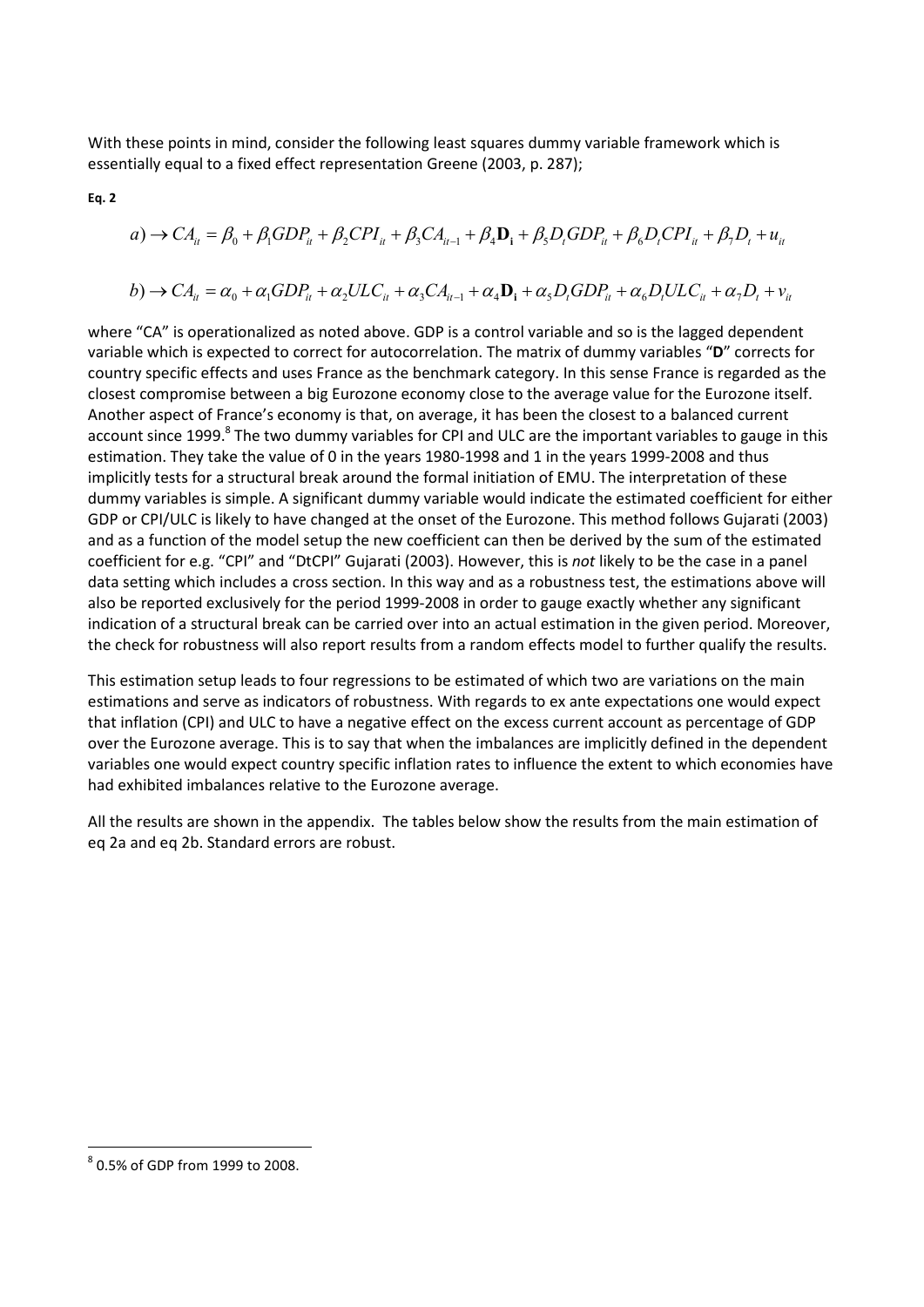#### **Table 1 – CPI on CA/GDP**

## Dependent Var eca

| $R-Sq$      | 0.87     |                        |         |       |
|-------------|----------|------------------------|---------|-------|
| F           | 121.5*** |                        |         |       |
| No. Of obs  | 308      |                        |         |       |
| Variable    |          | Estimate SE (robust) T |         | P-Val |
| Cons        | 0.02     | 0.30                   | 0.06    | 0.96  |
| $eca(t-1)$  | 0.88     | 0.04                   | 23.56   | 0.00  |
| GDP         | $-0.11$  | 0.05                   | $-2.00$ | 0.05  |
| CPI         | 0.03     | 0.04                   | 0.68    | 0.50  |
| Aus         | 0.33     | 0.30                   | 1.10    | 0.27  |
| Bel         | 0.44     | 0.27                   | 1.65    | 0.10  |
| Fin         | 0.40     | 0.34                   | 1.17    | 0.24  |
| Ger         | 0.48     | 0.25                   | 1.91    | 0.06  |
| Gre         | $-0.99$  | 0.47                   | $-2.13$ | 0.03  |
| Ire         | 0.33     | 0.36                   | 0.92    | 0.36  |
| Ita         | $-0.09$  | 0.22                   | $-0.39$ | 0.70  |
| <b>Neth</b> | 1.00     | 0.42                   | 2.36    | 0.02  |
| Por         | $-0.83$  | 0.56                   | $-1.48$ | 0.14  |
| Spa         | $-0.40$  | 0.27                   | $-1.53$ | 0.13  |
| D.CPI       | $-0.28$  | 0.15                   | $-1.85$ | 0.07  |
| D.GDP       | 0.05     | 0.08                   | 0.65    | 0.52  |
| D.Cons      | 0.40     | 0.45                   | 0.88    | 0.389 |

 9 Where "eca" is the excess current account position over the Eurozone average. \*\*\* indicates significance of the F value at 1%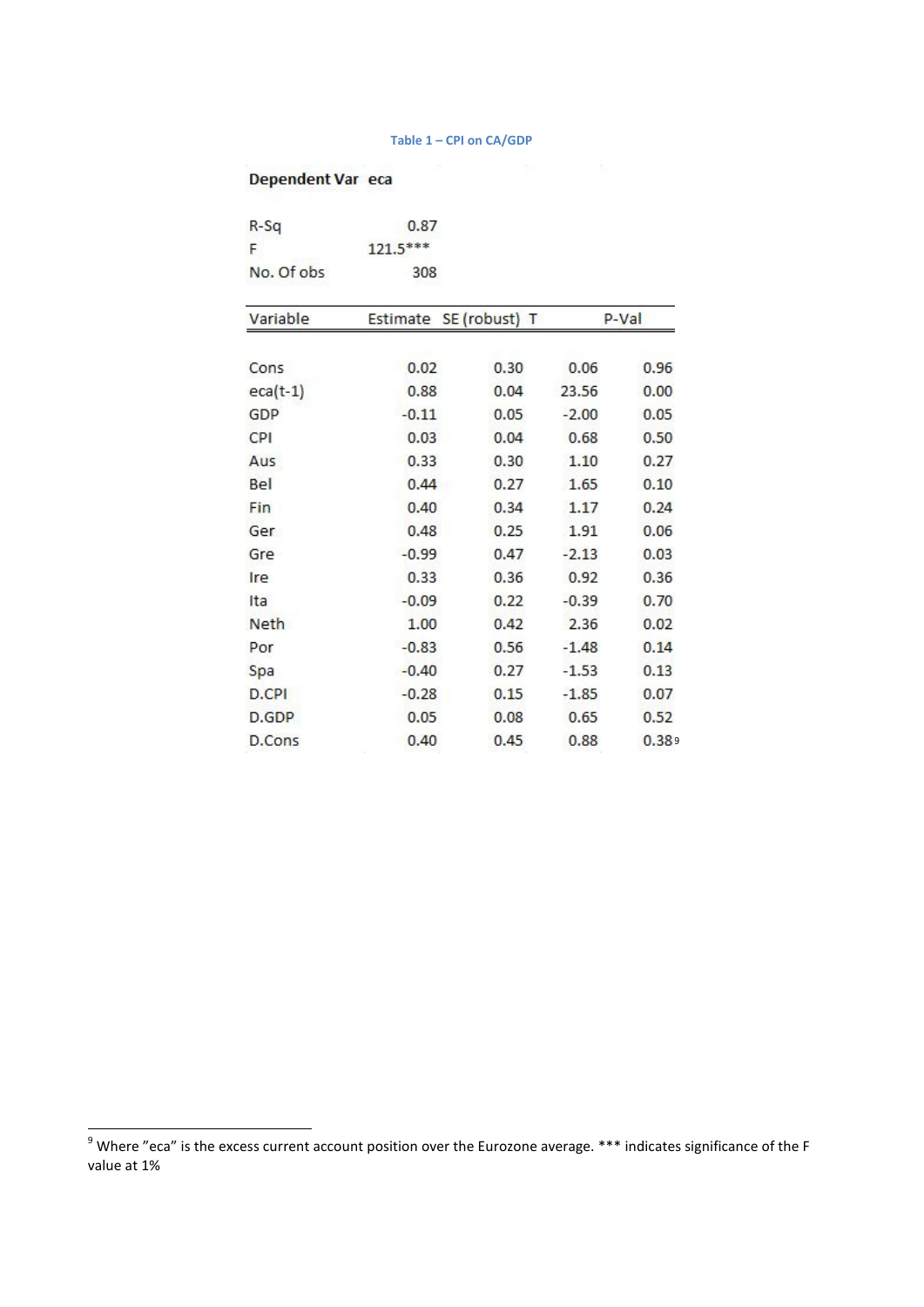#### **Table 2 – ULC on CA/GDP**

#### Dependent Var eca

| $R-Sq$        | 0.88     |               |         |        |
|---------------|----------|---------------|---------|--------|
| F             | $111***$ |               |         |        |
| No. Of obs    | 308      |               |         |        |
| Variable      | Estimate | SE (robust) T |         | P-Val  |
| Cons          | 0.32     | 0.25          | 1.28    | 0.20   |
| $eca(t-1)$    | 0.88     | 0.04          | 24.76   | 0.00   |
| GDP           | $-0.14$  | 0.05          | $-2.66$ | 0.01   |
| <b>ULC</b>    | $-0.02$  | 0.04          | $-0.47$ | 0.64   |
| Aus           | 0.17     | 0.29          | 0.57    | 0.57   |
| Bel           | 0.38     | 0.27          | 1.43    | 0.15   |
| Fin           | 0.44     | 0.32          | 1.37    | 0.17   |
| Ger           | 0.25     | 0.23          | 1.09    | 0.28   |
| Gre           | $-0.65$  | 0.49          | $-1.32$ | 0.19   |
| Ire           | 0.50     | 0.33          | 1.52    | 0.13   |
| Ita           | 0.02     | 0.21          | 0.08    | 0.93   |
| <b>Neth</b>   | 0.96     | 0.41          | 2.31    | 0.02   |
| Por           | $-0.52$  | 0.56          | $-0.93$ | 0.35   |
| Spa           | $-0.25$  | 0.26          | $-0.96$ | 0.34   |
| D.ULC         | $-0.30$  | 0.10          | $-2.88$ | 0.00   |
| D.GDP         | 0.04     | 0.08          | 0.50    | 0.62   |
| <b>D.Cons</b> | 0.21     | 0.35          | 0.60    | 0.5510 |

The explanatory power of these models is difficult to interpret as the coefficient of determination is significantly biased by the inclusion of the lagged dependent variable to correct for autocorrelation. Rather, it is interesting to gauge the significance of the dummy variable included to test for a structural break. On this account the estimations return the expected results. Over the whole sample period 1981 to 2008 neither the CPI nor the ULC represent significant predictors of the current account and output gap measured as percentage of GDP. However, in both estimations do we observe a significant structural break with the expected sign with the important qualifier that the estimation including the CPI as a regressor do not suggest a strong degree of statistical significance with the p-value for the structural break at 0.07.

In the estimation with CA/GDP regressed on CPI the results indicate that a 1% increase in the CPI has been associated with a deterioration of the current account to the magnitude of 0.25%<sup>11</sup> in a post 1999 context. This result is mirrored in the estimation where the CA/GDP is regressed on the ULC. Here the results show how a 1% increase in the ULC has been associated with a decline in the CA/GDP of 0.32%<sup>12</sup> in a post 1999 context. These results thus give a concrete quantitative perspective on the notion of the build-up of

 $10***$  indicates significance of the F value at 1%

 $11$  0.03 + (-1)(0.28)

 $12 -0.02 + (-1)(0.3)$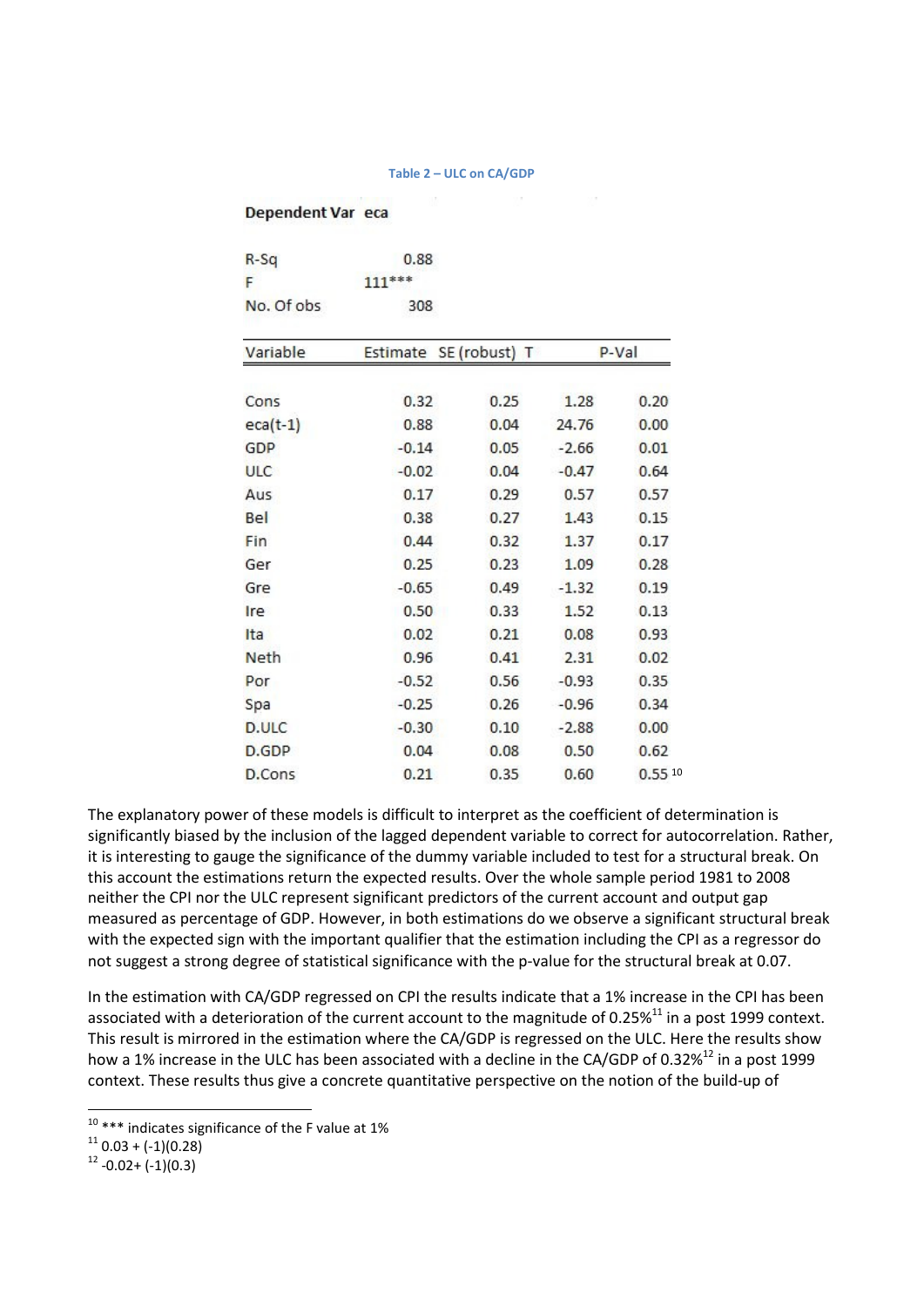Eurozone imbalances as a function of diverging inflation and labour costs often proxied by the growing difference in real exchange rates.

Turning the attention to the fixed effect estimates, a number of interesting results are revealed. Focusing first on the full period the model seems to capture a notable difference in external positions across the Eurozone economies. In this way and remembering that France is the base case; the fixed effects in the model with CPI as the main explanatory variable are significant for the following countries: Belgium, the Netherlands, Germany and Greece with a positive sign for the first three and a negative sign for Greece. <sup>13</sup> In the model with ULC as the main explanatory variable, only the fixed effect for the Netherlands is significant with a positive sign.

Regarding the checks for robustness which estimate eq 2a and 2b exclusively for period 2 (naturally excluding the structural break dummies) as well as present results from using a standard random effects GLS estimator the results above are qualified somewhat (see appendix).

On the first check, the estimations which only include data from 1999 and onwards suggest that while it appears that a structural break indeed may be present, the alleged strength of the relationship between a build-up of imbalances and increases in inflation and unit labour costs is difficult to capture in this estimation framework. In the context of the CPI, the estimation for the period 1999-2008 reveals no significant relationship between the excess current account over the Eurozone average and the CPI. This result is not materially different for the estimation including ULC although the relationship appears stronger. In this way, the estimated coefficient has the expected sign (negative) whereas the returned pvalue at 0.13 does not pass traditional measures of statistical significance. It is important to note though, this p-value is a function of a standard correction of heteroscedasticity<sup>14</sup> with the uncorrected p-value coming in at a more respectable level of 0.05. This does not make the result more robust per se, but it highlights the fact that when it comes to the statistical significance of the result, it is likely to be very sensitive to the choice of covariance matrix and correction strategy.

Moreover, the importance of the fixed effect increases across the board in the estimations for the period 1999 to 2008. In the estimation including CPI as the main explanatory variable, fixed effects estimates for Austria, Germany, the Netherlands, Spain, and Greece are all significant with positive signs for the first three and negative signs for the last two. This result is mirrored exactly, albeit with somewhat higher pvalues, in the estimation with the ULC as the main explanatory variable.

The main message to take away from the fixed effect estimates and the fact that their significance increase in the second period estimation is essentially a quantitative proof the existence of intra Eurozone imbalances with Germany, Austria, and the Netherlands as the main surplus economies with Greece, Spain and Portugal as the main deficit economies (Ireland should be included here too, but the model does not capture a significant fixed effect in this case).

Finally as a last check for robustness, the appendix also reports the results from a random effects GLS estimation with exclusively focus on an estimation with ULC as the main explanatory variable as using the CPI does not seem to yield good results. The random effects model return a very promising results with the coefficient estimated for ULC having the correct sign and being significant for the whole period (1981 to 2008) as well as it exhibits a strong and significant structural break around 1999. However, the Hausmann

l

 $13$  This then indicates that Germany, Belgium (p-val, 0.09), and the Netherlands have been running statistically signficant external surpluses measured against France and in Greece's case an external deficit. Portugal and Spain are borderline cases (passing only a 15% test of statistical significance) both also with negative signs as expected. <sup>14</sup> Following STATAs standard correction measure using robust standard errors.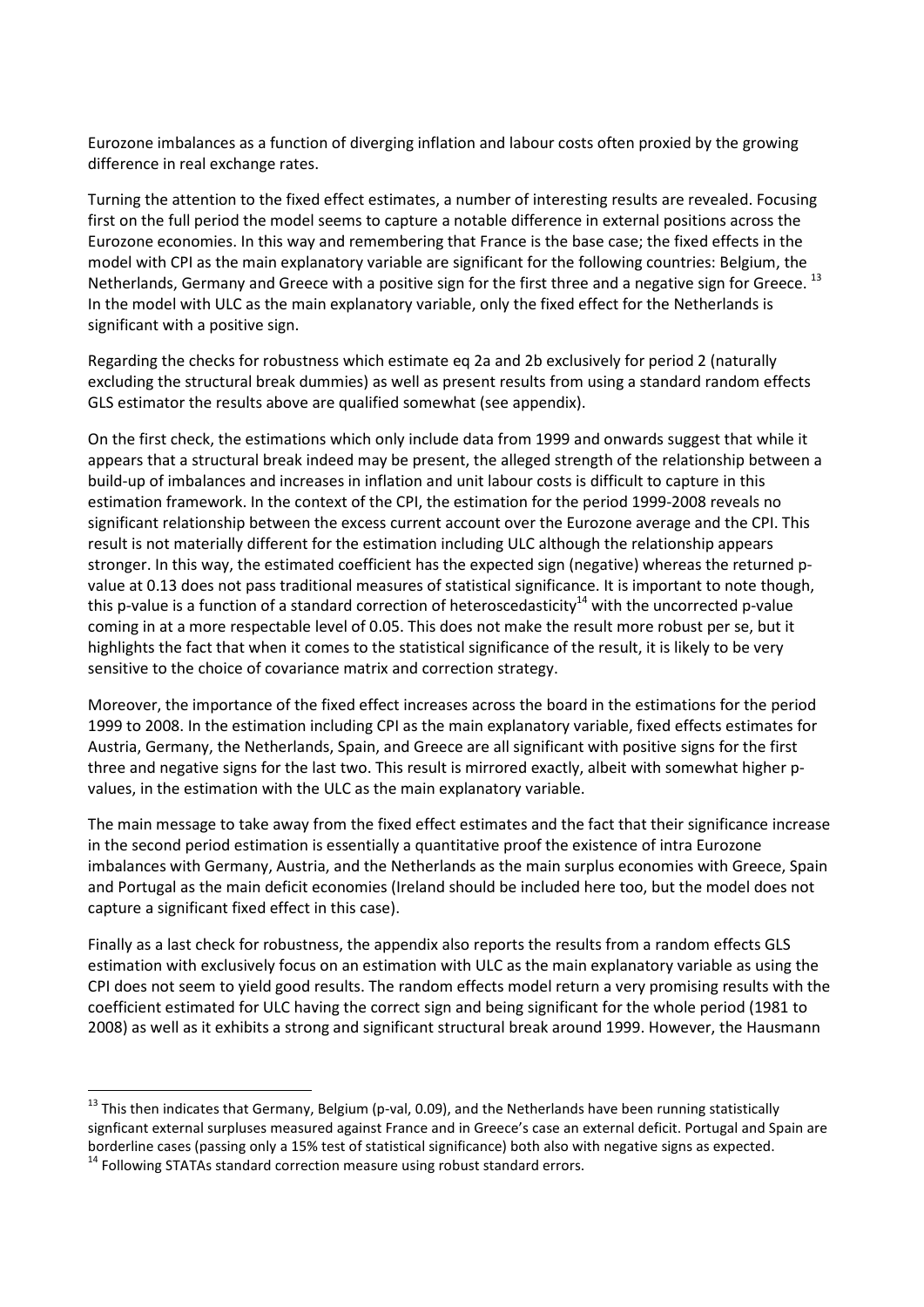specification test do not come out in favour of allowing a random effect estimation returning a p-value of 0.03 and thus a rejecting of the null hypothesis that the fixed and random effect estimates are different<sup>15</sup>.

# **4.0 Discussion**

How does the analysis above relate to the current turmoil in the Eurozone economies?

There are two ways to approach this question; one is to discuss the overall evidence in favour or against the ability of prices to correct downwards and the second would be to a more general discussion on how to restore external competitiveness with a fixed exchange rate at the same time as managaing public debt faced with future liabilities due to population ageing.

Beginning with the first it is a discussion that takes us into the mainland of a classic debate among macroeconomists on price flexibility and more specifically in the present context, the extent and pervasiveness of DNWR.

Across a wide range of studies DNWR has been found to be pervasive both in a US context (Altonji and Devereux (1999), Lebow et al. (2003) and Holden and Wulfsberg (2007)) and in a European context (Dessy (2005), Holden and Wulfsberg (2007) and Knoppik and Beissinger (2009)). Consequently, the main macroeconomic debate has not been on the existence of DNWR as such but more so whether it is associated with higher unemployment. Here, we can safely bypass this issue and focus on the actual extent of DNWR in a Eurozone context. Initially, it is thus important to remember that the persistence of DNWR was one of the main reasons that many raised the risk that imbalances would be allowed to grow within the EMU absent any joint effort to police the individual members in terms of fiscal policy Calmfors (2003). On this account, the prospects of imposing an internal devaluation in key Eurozone member countries look difficult, not because it cannot (and will not) be done, but because of the speed with which such a process can be implemented as well as the pressure on politicians from the public during such a process; pressure which might ultimately make the process non-viable.

Holden and Wulfsberg (2007) for example finds evidence of DNWR on the industry level and thus manages to pin down DNWR as an aggregate, and not purely microeconomic, phenomenon. Specifically, the paper finds that in economies with tight employment protection legislation (epl) and higher union density DNWR is more pronounced. This characterization consequently puts countries such as Italy, Greece, Portugal, and Spain in the group where DNWR is found to be strongest while in Ireland, as part of the Anglo-Saxon countries, DNWR is found to be less pervasive. Initially, this provides a cautional tale to the idea of an internal devaluation as the sole mechanism of adjustment of Eurozone imbalances with the qualifier that the period covered by Holden and Wulfsberg (2007) runs from 1973-1999 and thus, strictu sensu, cannot be applied directly to our case here as we are particularly interested in a post 1999 context. However, as the economic turmoil is strengthening rather than loosening its grip on the Eurozone economy the stakes are being raised to cover far more than the technical question of whether and how long DNWR will delay external adjustment. Thus and beyond the crucial question of how the adjustment process will pan out, the travails of Southern Europe has given birth to fundamental discussion of the future state and architecture of Europe's common monetary union.

At the time of writing, policy makers and economists are consequently wrestling with different scenarios on how to deal with an imminent risk of default in Greece as well as how prevent similar issues to surface in Spain, Portugal, Ireland and perhaps even on to France and Germany. With Greece having activated the promised EU-IMF loan<sup>16</sup> that insures aid to the tune of 45 billion Euros (\$60 billion), it is the hope that calm

 $15$  This is the way the test is specified in STATA.

<sup>16</sup> *Greece Requests EU-IMF Rescue in Euro's Biggest Test*, Bloomberg News article Apr 23rd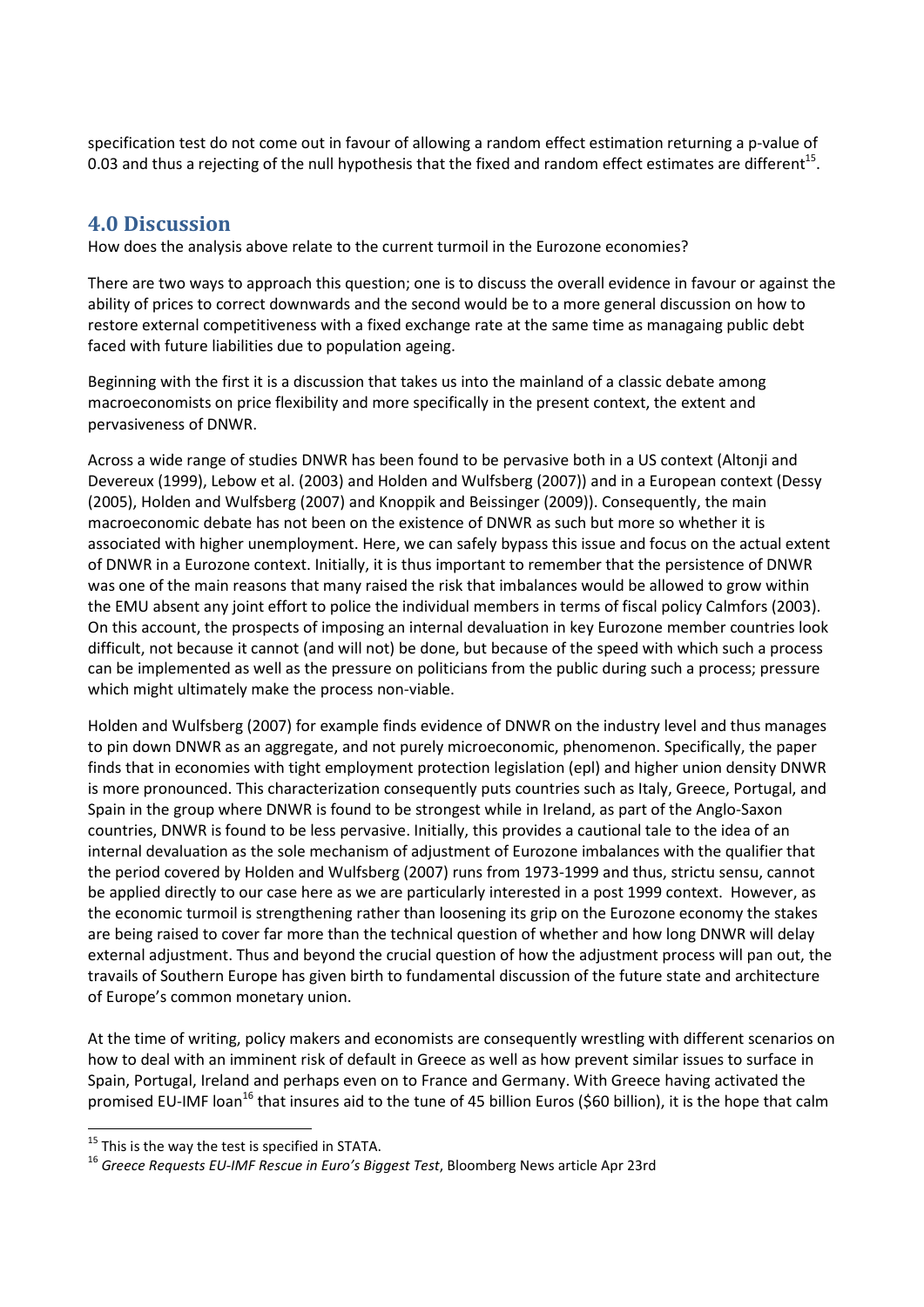will be restored. Yet, this is far from certain and in truth no real solution has been put on the table. Everything from a common Eurozone fund over to the issuance of Euro bonds backed by all governments over to unilaterally allowing IMF to directly assist ailing Eurozone members have been brought to the table in terms of bringing the Eurozone economies through the crisis in one piece. Talks of the demise of the Eurozone may seem overblown, but it would be foolish not to consider carefully the future of the Eurozone in its present state.

In this sense and beyond the extent of potential DNWR, the way out for Greece, Spain, and Ireland is simple. As growth in domestic demand has been too high for too long and as the continuing expansion of fiscal policy cannot be defended, these countries needs to restore external competitiveness not only to achieve economic growth but also, structurally, to rebalance their economies. With a fixed exchange rate and no independent central bank, the only way to correct is through a process of internal devaluation which involves a persistent and prolonged downward pressure on domestic price and wage levels. In a recent research article at VOX.EU Ricardo Cabral from University of Madeira<sup>17</sup> provides a further important spin of the issues of Southern Europe. In essence, the argument approaches the issue of correcting external competitiveness from a different angle and highlights the problems excessive external debt and how economies are extra vulnerable when interest payments primarily go to foreign as oppose to domestic creditors. Structurally, this translates into a negative net external position which feeds into a negative income balance. In short; foreigners own more assets in Southern Europe than their domestic citizens own abroad and this translates into a negative income balance which acts as a ball and chain on these economies' efforts to lift themselves out of the mire.

Thus, Greece et al are effectively caught in a catch 22. Specifically, the need to simultaneously rein in fiscal stimulus in order to preserve long term debt sustainability as well as to correct an external deficit proves a decisively unattractive macroeconomic medicine which may not only prove difficult to administer, but also effectively impossible to pull through in the current Eurozone setup. The vice which then locks in uncompetitive economies in the Eurozone is twofold.

Firstly, the deflation in prices and wages needed to restore external competitiveness and thus growth must be relative in excess of other economies' correction. In this sense, Greece et al are fighting a moving target in the form of relative deflation compared to other member economies and indeed other global economies facing similar pressures to deleverage. In short, the battle for relative market share on export markets will increase in conjunction with the amount of economies pursuing a deliberate export oriented growth strategy. Secondly, deflation increase the real value of overall government debt thus requires even more in the way of austerity measures to keep the debt level sustainable. Moreover and as a complicating factor; Greece, Spain, and Portugal are currently paying a large premium over the base rate (German Bunds) for lending money.

This means that as nominal growth in GDP is likely to fall with the corrective measures and as interest rates, for now, remain elevated the ability to reach the designated goals of e.g. complying with rules of the growth and stability pact in 2013-2015 is gravely impaired. In fact, even if we assume that Eurozone policy makers manage to come up with a deal that provides the sufficient credibility so as to persuade the market to allow interest rates paid on government debt in Southern Europe to come down, the fall in nominal GDP itself means that the debt to GDP ratio is likely to be very difficult to stabilize.

 $17$  Cabral (2010)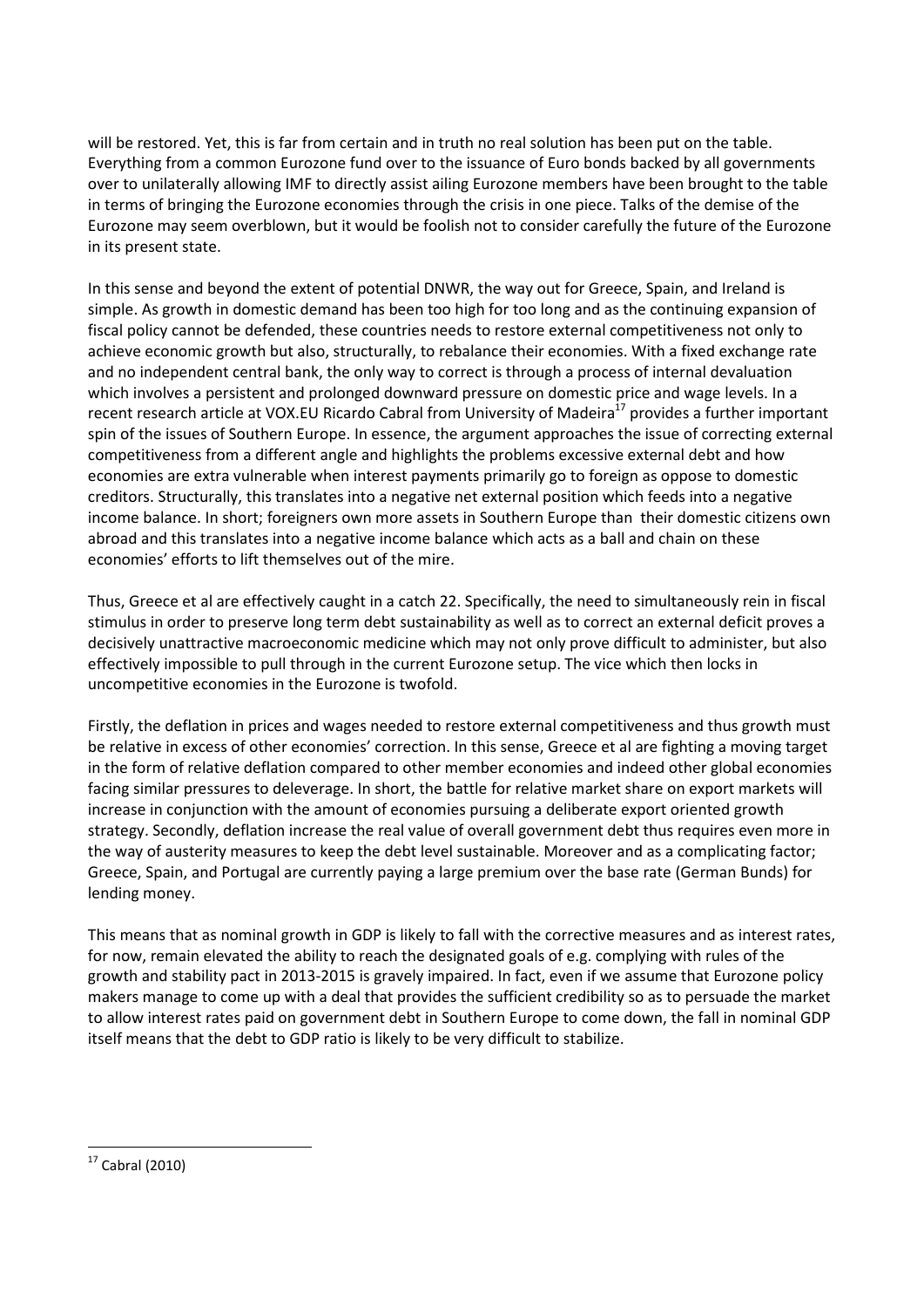The situation above is also known as the *debt snowball effect* <sup>18</sup> and can be given an analytical treatment by considering the following dynamic path of government debt to GDP $^{19}$ ;

**eq. 3** 

$$
d_{t} - d_{t-1} = pdef_{t-1} + \left(d_{t-1} \frac{i_{t} - y_{t}}{1 + y_{t}}\right) + \frac{SF_{t}}{Y_{t}}
$$

Where lower capital d is the debt level to gdp, i is the interest raid paid on government debt, y is growth rate of nominal GDP, pdef is the primary deficit over GDP<sup>20</sup>, and SF is a stock flow adjustment. Assuming for a minute for that the stock flow mechanism is zero, this can be rearranged as a simple first order differential equation;

**eq. 4** 

$$
d_{t} = \left(1 + \frac{i_{t} - y_{t}}{1 + y_{t}}\right) d_{t-1} + pdef
$$

Which has the following general solution;

**eq. 5** 

$$
d_{t} = +A\left(1 + \frac{i_{t} - y_{t}}{1 + y_{t}}\right)^{t} + \frac{pdef}{1 - \left(1 + \frac{i_{t} - y_{t}}{1 + y_{t}}\right)}
$$
  
\n
$$
\Leftrightarrow
$$
  
\n
$$
d_{t} = +A\left(1 + \frac{i_{t} - y_{t}}{1 + y_{t}}\right)^{t} + \frac{pdef}{\frac{i_{t} - y_{t}}{1 + y_{t}}}
$$

 $^{18}$  See Edward Hugh (2010) – The Debt Snowball Problem, afistfulofeuros Jan 15th, 2010

<sup>19</sup> Taken from Danske Bank Investment Research; *Research Euroland Debt on a dangerous path*, Jan 4th 2010 by Gustav Smidth and Frank Øland Hansen.

<sup>&</sup>lt;sup>20</sup> Note that the higher the value of pdef, the *more negative* the primary deficit.

 $21$  The constant "A" is assumed positive throughout which is simply akin to assuming that the initial level of debt will be higher than the primary deficit divided by the discounted spread between the interest rate and the nominal growth rate of GDP.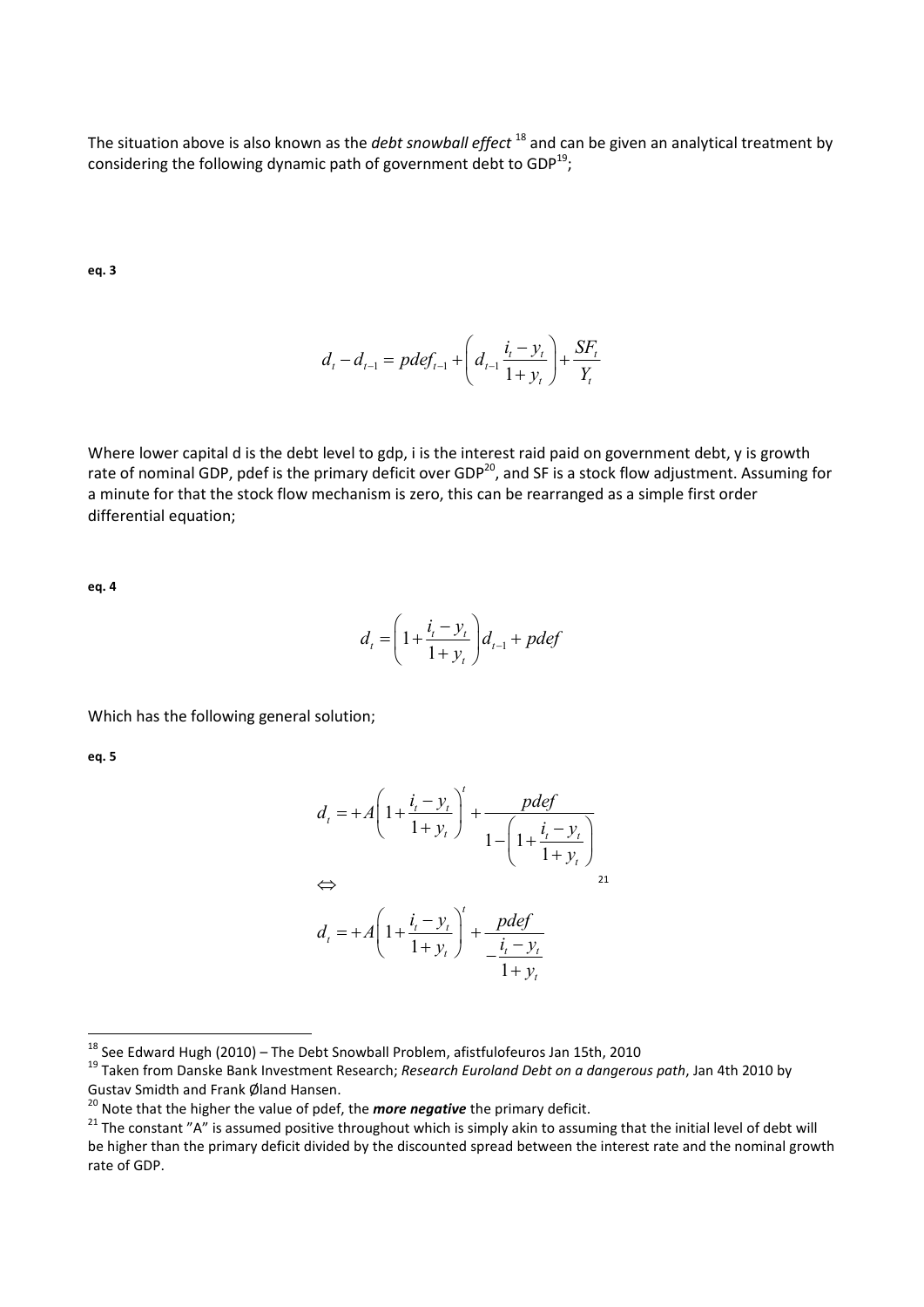Simplifying the setup as a first step we can assume the constant away by setting the primary deficit equal to 0. This gives us;

**eq. 6** 

$$
d_t = A \left( 1 + \frac{i_t - y_t}{1 + y_t} \right)^t
$$

From this result the debt snowball follows from the dynamics of a first order difference equation. Consequently, in order for the debt to GDP ratio to remain constant the value of the term inside the bracket must be less than  $1^{22}$ . In this case it means that the fraction of the difference between the interest rate paid on the debt and nominal GDP discounted by the nominal GDP must be negative. In other words, nominal GDP growth must be *higher* than the level of interest rate paid on the debt. If this is not the case and if we assume for e.g. that the primary deficit is simply 0 at all points in time, it will still lead to an explosive evolution in debt to GDP.

However, introducing the primary deficit leads to an overall rule of thumb which states that the extent to which an economy may maintain a constant debt to GDP is a function of its initial level of debt to GDP level as well as whether the primary *surplus<sup>23</sup>* matches the excess interest rate paid over nominal GDP growth discounted by the nominal growth rate (see appendix for a simple example). It is important to note that the initial level of debt has a significant impact on the level of the primary surplus needed in order to keep the overall level of stable. Consequently, the higher the initial level of debt, the larger the primary surplus has to be in order to maintain a stable level of debt to GDP. But this is less important in the current context since the debt snowball will, for all practical reasons, roll in the event of negative nominal growth in GDP at the same time as (foreign) creditors are pushing up yields on government bonds.

So, why is this important in the present context?

Quite simply, the path which Greece, Spain, Portugal et al must now take of deflation almost certainly means that the level of nominal growth in GDP will be lower than the interest rate they pay on their debt. In fact, the whole market dynamic assures this as sluggish growth itself will prompt international investors to demand more for holding debt from these economies. At the end of April as Greece was finally taken steps to call in aid from the IMF and EU yields on Greek 2 year and 10 year notes rose to 7.76% and 10% respectively. In the context of the framework above, this is dramatically higher than the nominal growth rate Greece can expect in the coming years. More worryingly, the 5% interest rate which has been floated as the fixed rate which Greece will pay on the loans that will be extended from its fellow member EMU economies is also surely going to above the growth level of the Greek economy. In fact, the whole issue boils down to the point that these economies cannot correct their external imbalances without one or two years of negative nominal GDP growth which, in the light of e.g. Greek public finances, will be very difficult to sustain without bilateral aid of an almost unthinkable scale or outright debt restructuring (see also Cabral (2010) here).

 $22$  If it is exactly 1 the debt level will be constant at its intial level.

 $^{23}$  i.e. pdef entering with a negative sign in this model.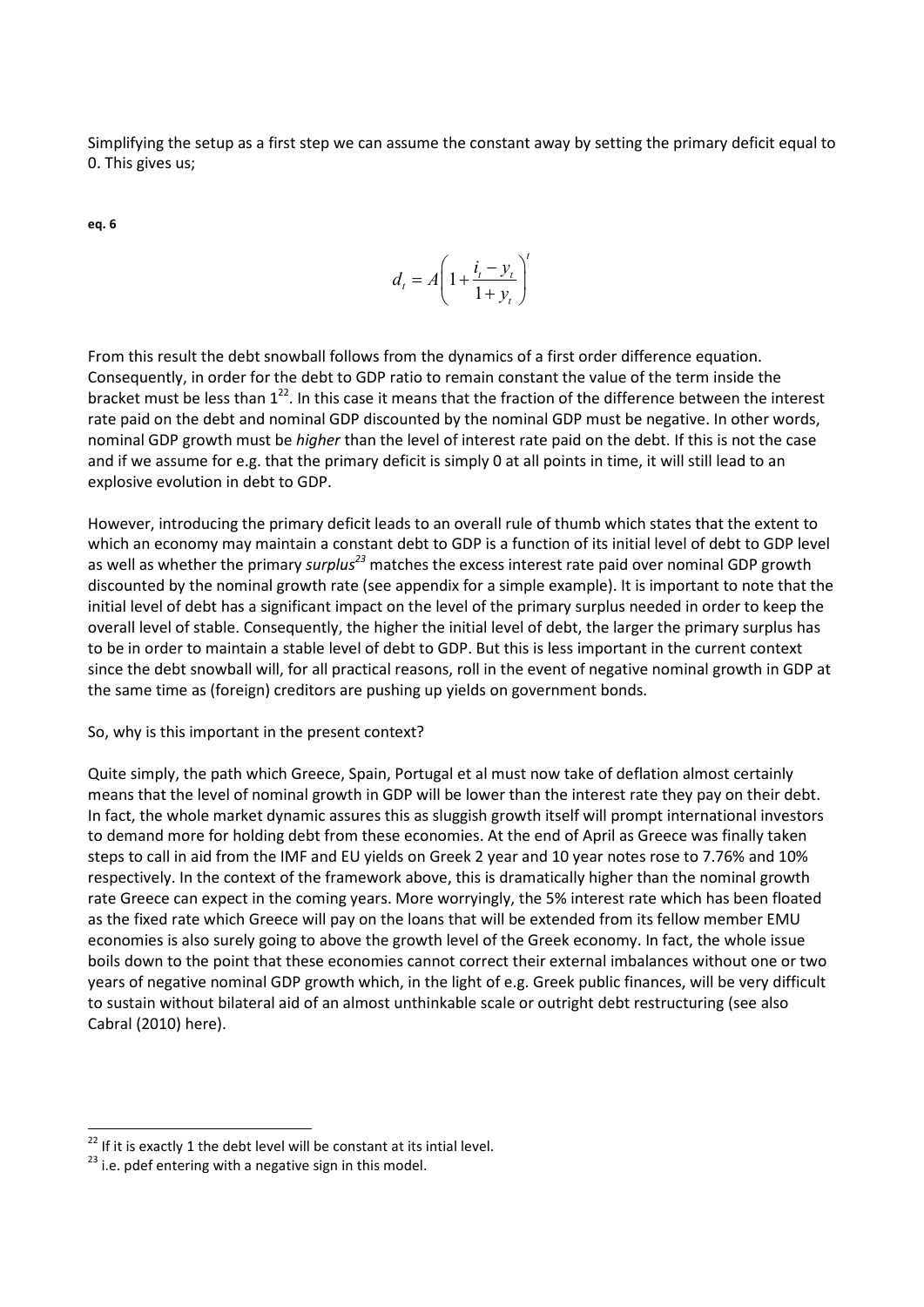Consider for example a simulation based on the following assumptions; initial debt to GDP: 100%, nominal growth rate: 1%, interest rate paid on loan: 5%<sup>24</sup>, primary deficit to GDP: -3%<sup>25</sup> 0%, -12% or -3.9%<sup>26</sup>:



#### **Figure 1 – Debt to GDP Simulation**

Naturally, the interest rate charged on the government debt will itself be a function of the primary balance, but as the level of nominal growth in GDP will also tend to fall if we assume a lower budget deficit (to reflect a higher degree of belt tightening and cuts in public spending), this will work in the other direction. In this sense the trajectory of debt accumulation above may not be entirely outlandish in the context of key Eurozone economies at the present juncture and thus, a debt restructuring of some form seems to be moving ominously closer by the day.

<sup>&</sup>lt;sup>24</sup> C.f. the most recent terms of the aid package to Greece.

 $25$  Official target for 2012 Greek budget deficit

<sup>&</sup>lt;sup>26</sup> Which is equal to (i-y)/(1+y) and thus consistent with the level needed to maintain the debt/GDP ratio at 100%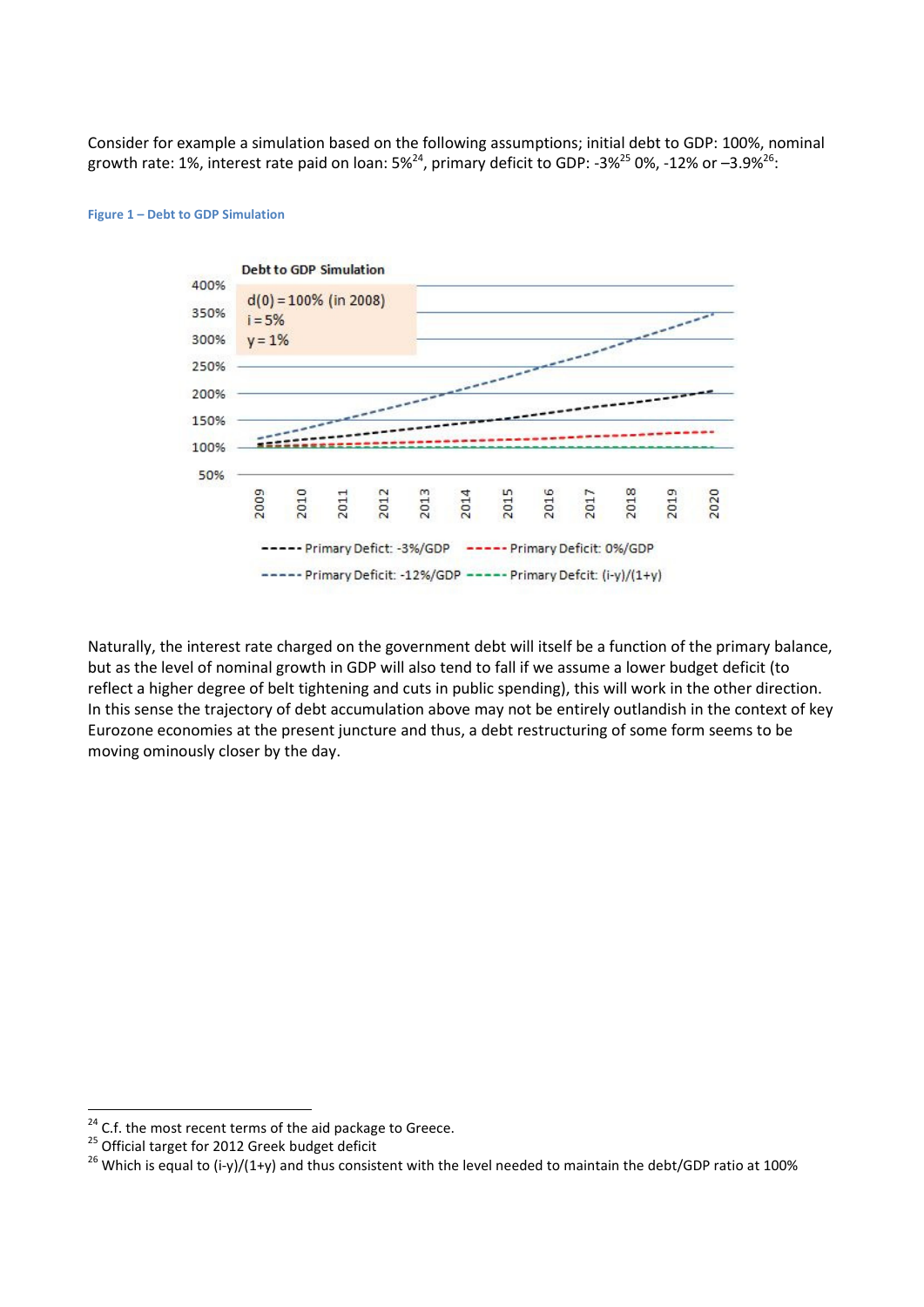# **Conclusion**

After 10 years of smooth sailing the Eurozone is now at a crossroads. Not only has the risk of an outright default of one or more member countries increased significantly (see e.g. Feldstein (2010)), but the whole operational setup of EMU and thus the benefits of staying as oppose to staying out have been seriously questioned. With this as a backdrop, the analysis above has attempted to quantify and operationalize the concept of Eurozone imbalances. Specifically, empirical evidence has been provided to suggest how the build-up of current account imbalances in the Eurozone is a positive function of even small divergences in unit labour costs. This in itself is not a novel result, but in the absence of effective supranational fiscal coordination to police overspending economies as well as DNWR it also means that there has been no natural correction mechanism at work.

The main contribution of this paper is to give a quantitative spin on the idea that as EMU countries surrendered monetary policy and a flexible exchange rate, the relationship between divergences in unit labour costs and divergences in current account positions increased significantly. Concretely, and focusing on the results for ULC<sup>27</sup>, the empirical results indicate that a 1% increase in the ULC has been associated with a decline in the CA/GDP of 0.32%<sup>28</sup> in a post 1999 context. To the extent that the accumulated change in ULC has diverged notably between Eurozone economies from 1999 to 2008, this suggests that current account imbalances are indeed a positive function of divergences in labour costs.

Finally and more worryingly from the point of view the Eurozone as we know it today, the operational setup which essentially requires countries such as Ireland, Spain, Greece, and Portugal to correct the loss of external competitive through internal devaluations also means that these economies are now caught in a vice. This is most easily seen in the context of the debt snowball effect which essentially shows how it is impossible to maintain public debt sustainability at the same as correcting external competitiveness through an internal devaluation since the latter will entail price deflation and thus a fall in nominal GDP growth. Much more problematic however is the fact that the interest rate which e.g. Greece is currently paying to rollover its current financing not to mention its longer term obligations makes a long process of internal price deflation almost impossible without a debt restructuring. Should this ultimately happen, it is difficult to say what would follow next in relation to the Eurozone's other ailing economies as well as the willingness and ability of the core to assist them.

Further studies on this topic should focus on two things in my opinion. Firstly, the verification of the notion of Eurozone imbalances as a function of divergences in unit labour costs from an empirical perspective and secondly, the formulation of policy tools in a Eurozone context that can address the contradiction between public debt sustainability and internal devaluation as means of correcting divergences between member economies.

<sup>&</sup>lt;sup>27</sup> Which are most robust.

 $28 -0.02 + (-1)(0.3)$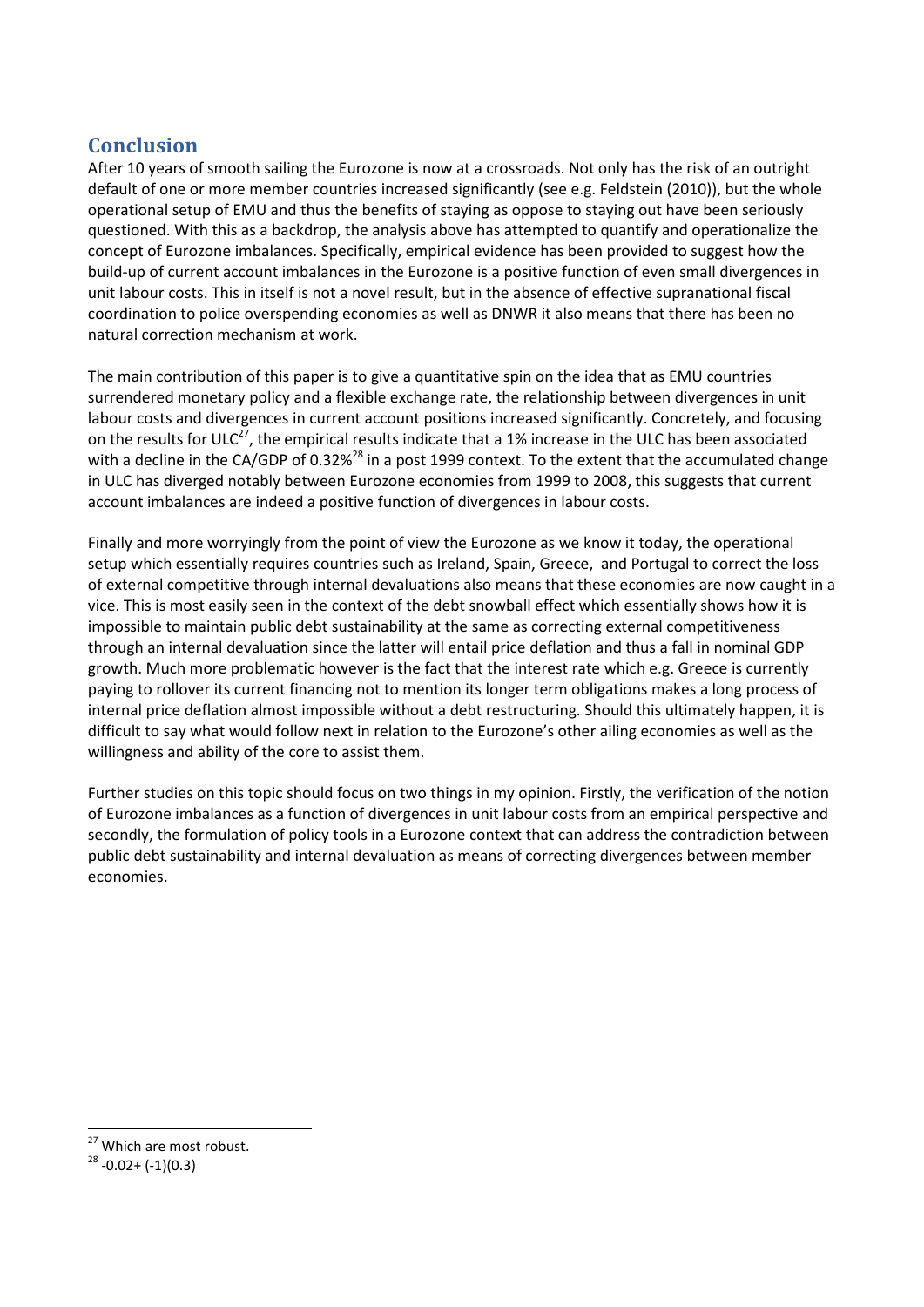## **List of References**

 $\overline{\phantom{0}}$ 

**Ahearne, Alan and Ferry-Pisani, Jean (2006)** – *The Euro: Only for the Agile*, Bruegel Policy Brief 2006/01

**Altonji , Joseph G. and Devereux Paul J. (1999)** – *The Extent and Consequences of Downward Nominal Wage Rigidity*, NBER Working Paper no 7236

**Blanchard, Oliver (2007)** – *Adjusting to the Euro: The Difficult Case of Portugal*, Portugal Economic Journal 6, 1-21

**Bibow, Jörg (2009)** – *The Euro and its Guardian of Stability: Fiction and Reality of the 10th Anniversary Blast*, IEPI.Laurentian, working paper 2009-15.

**Cabral, Richard (2010)** – *The PIGS' External Debt Problem*, 8 May 2010 VOXEU.org Research Article

**Calmfors, Lars (1998**) – *Macroeconomic Policy, Wage Setting, and Employment – What Difference does the EMU Make*, Oxford Review of Economic Policy 14(3) pp. 125-151

**Calmfors, Lars (2003)** – *Fiscal policy to stabilise the domestic economy in the EMU: What can we learn from monetary policy?* CESifo Economic Studies 2003 49(3):319-353

**Dessy, Orietta (2005)** – *Nominal Wage Rigidity in Europe: estimates and institutional causes*, Working Paper n. 2005-09 Università degli Studi di Milano (Dipartimento di Scienze Economiche, Aziendali e Statistiche)

**Feldstein Martin (2010)** – *Why Greece Will Default*, Project Syndicate article April 2010

**Greene, William H (2003)** – *Econometric Analysis*, 5th Edition Prentice Hall

**Gujarati, Damodar (2003) –** *Basic Econometrics*, McGrawHill, 4th Edition

**Holden, Steinar and Wulfsberg (2007) –** *Downward Nominal Wage Rigidity in the OECD*, ECB Working Paper no. 777

**Hugh, Edward (2010)** – *The Debt Snowball Problem*, Afistfulofeuros Jan 15<sup>th</sup> 2010<sup>29</sup>

**Knoppik, Christoph and Beissinger Thomas (2009)** – *Downward nominal wage rigidity in Europe: an analysis of European micro data from the ECHP 1994–2001*, Empirical Economics, Volume 36, Number 2 / May, 2009

**Lebow, David E; Saks**, **Raven E and Wilson, Anne Beth (2003) –** *Downward Nominal Wage Rigidity: Evidence from the Employment Cost Index*, Advances in Macroeconomics: Vol. 3 : Iss. 1, Article 2

**Mundell, Robert (1961)** – *A theory of Optimum Currency Areas*, The American Economic Review vol. 51, no. 4 (Sep., 1961) pp. 657-665

**Puhani, Patrick A (1999)** – *Labour Mobility: An Adjustment Mechanism in Euroland*, Centre for European Economic Research (ZEW) Mannheim

**Schmidt Birgit, & Hagen von, Jürgen (2009)** – *Current Account Imbalances and Financial Integration in the Euro Area*, CEPR Discussion Paper no. 7262 (April 2009)

<sup>&</sup>lt;sup>29</sup> http://fistfulofeuros.net/afoe/economics-and-demography/the-debt-snowball-problem/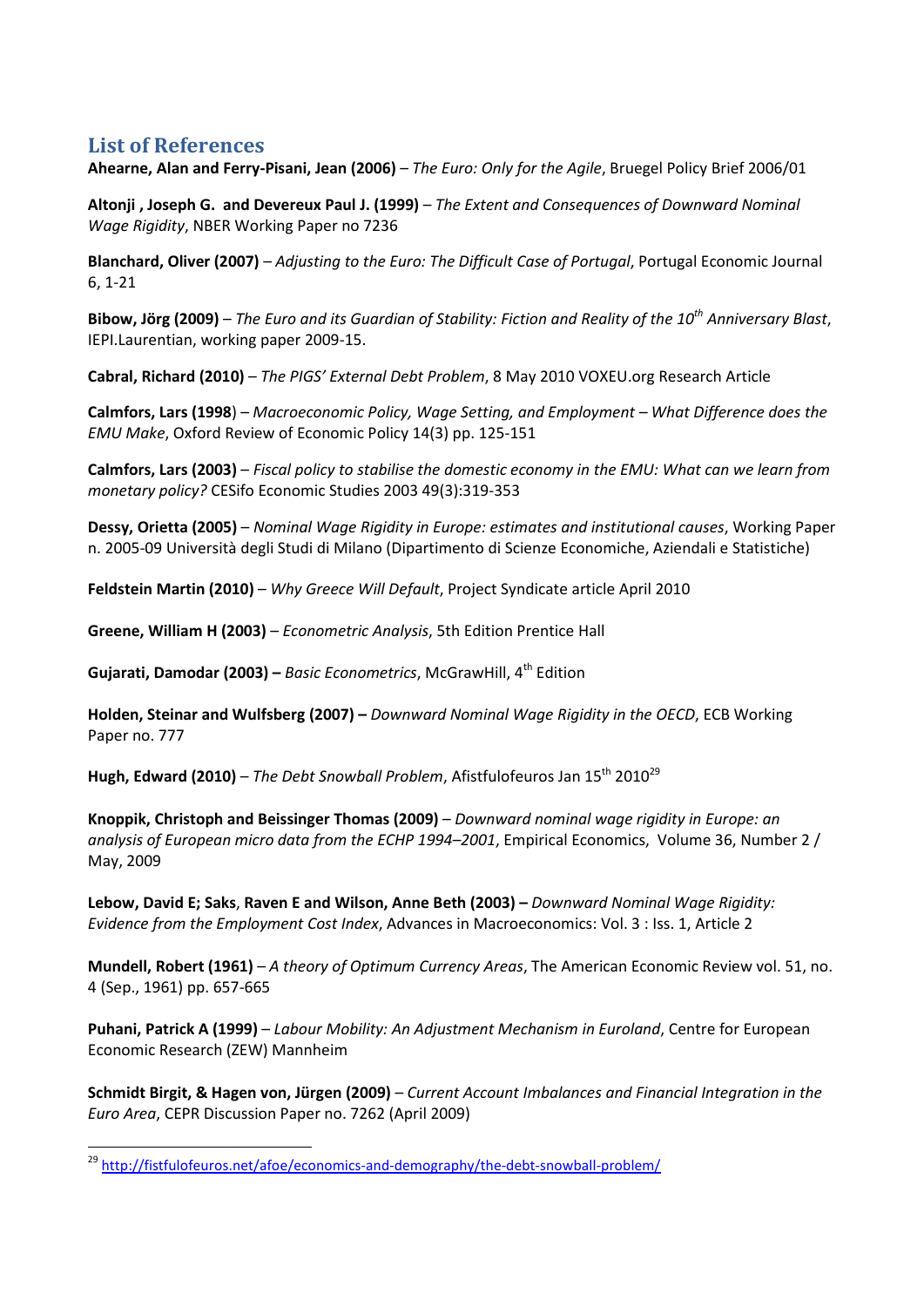**Smidt, Frank & Hansen Øland, Frank (2010)** – *Debt on a dangerous path*, Danske Bank Research note Jan  $4^{\rm th}$  2010 $^{\rm 30}$ 

**Zelmanek, Holger, Belke, Ansgar, and Schnabl, Gunther (2009)** – *Current Account Imbalances and Structural Adjustment in the Euro Area: How to Rebalance Competitiveness*, CESifo Working Paper no. 2639

<sup>&</sup>lt;sup>30</sup> http://danskeresearch.danskebank.com/link/ResearchEuroland040110/\$file/ResearchEuroland\_040110.pdf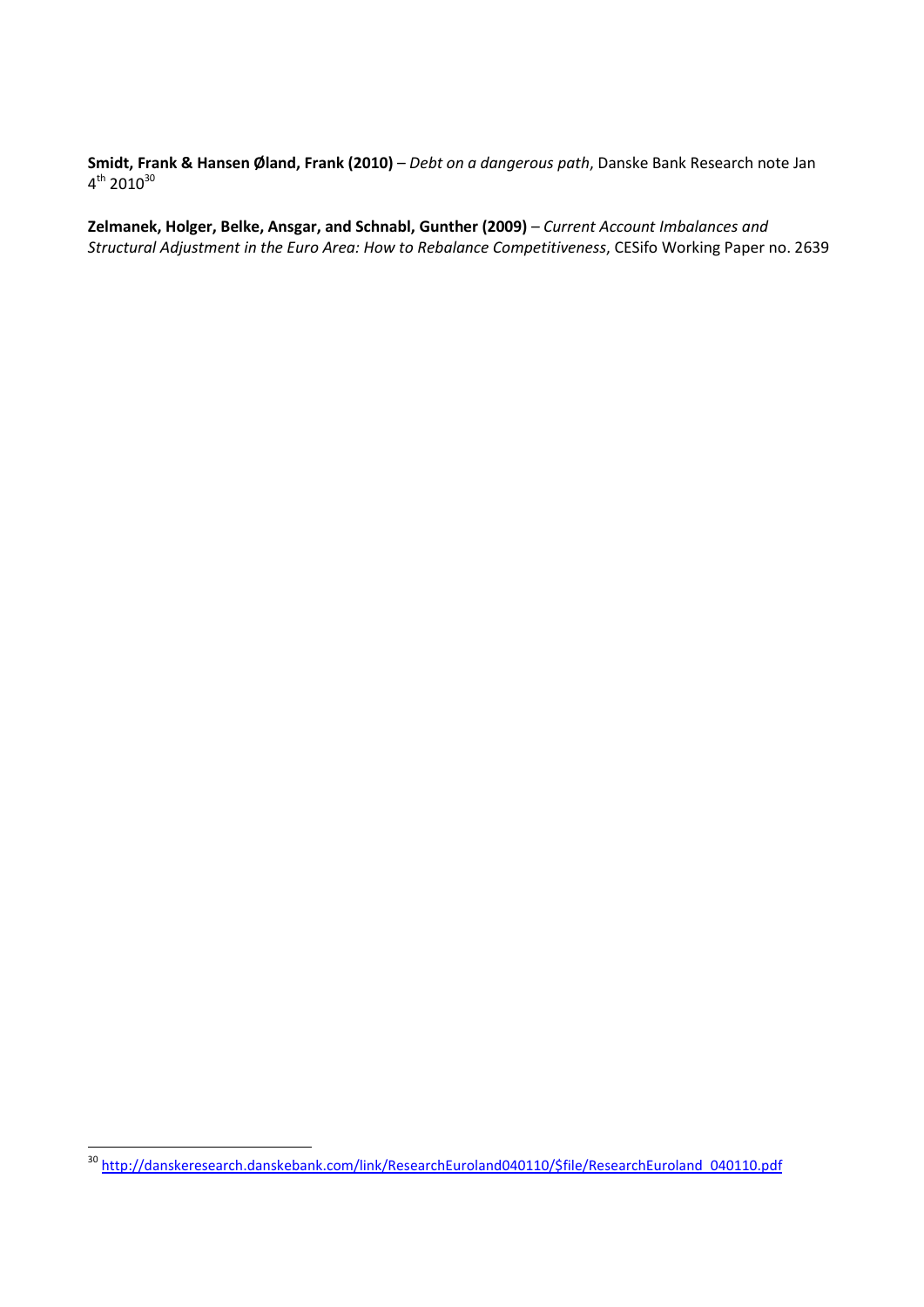# **Appendix**

### *Regression Results*

The two tables below show the results from the main estimations and are equivalent to the results shown in the text;

| Dependent Var eca |            |                        |         |       |  |
|-------------------|------------|------------------------|---------|-------|--|
| R-Sq              | 0.87       |                        |         |       |  |
| F                 | $121.5***$ |                        |         |       |  |
| No. Of obs        | 308        |                        |         |       |  |
| Variable          |            | Estimate SE (robust) T |         | P-Val |  |
| Cons              | 0.02       | 0.30                   | 0.06    | 0.96  |  |
| $eca(t-1)$        | 0.88       | 0.04                   | 23.56   | 0.00  |  |
| GDP               | $-0.11$    | 0.05                   | $-2.00$ | 0.05  |  |
| CPI               | 0.03       | 0.04                   | 0.68    | 0.50  |  |
| Aus               | 0.33       | 0.30                   | 1.10    | 0.27  |  |
| Bel               | 0.44       | 0.27                   | 1.65    | 0.10  |  |
| Fin               | 0.40       | 0.34                   | 1.17    | 0.24  |  |
| Ger               | 0.48       | 0.25                   | 1.91    | 0.06  |  |
| Gre               | $-0.99$    | 0.47                   | $-2.13$ | 0.03  |  |
| Ire               | 0.33       | 0.36                   | 0.92    | 0.36  |  |
| Ita               | $-0.09$    | 0.22                   | $-0.39$ | 0.70  |  |
| <b>Neth</b>       | 1.00       | 0.42                   | 2.36    | 0.02  |  |
| Por               | $-0.83$    | 0.56                   | $-1.48$ | 0.14  |  |
| Spa               | $-0.40$    | 0.27                   | $-1.53$ | 0.13  |  |
| D.CPI             | $-0.28$    | 0.15                   | $-1.85$ | 0.07  |  |
| D.GDP             | 0.05       | 0.08                   | 0.65    | 0.52  |  |
| D.Cons            | 0.40       | 0.45                   | 0.88    | 0.38  |  |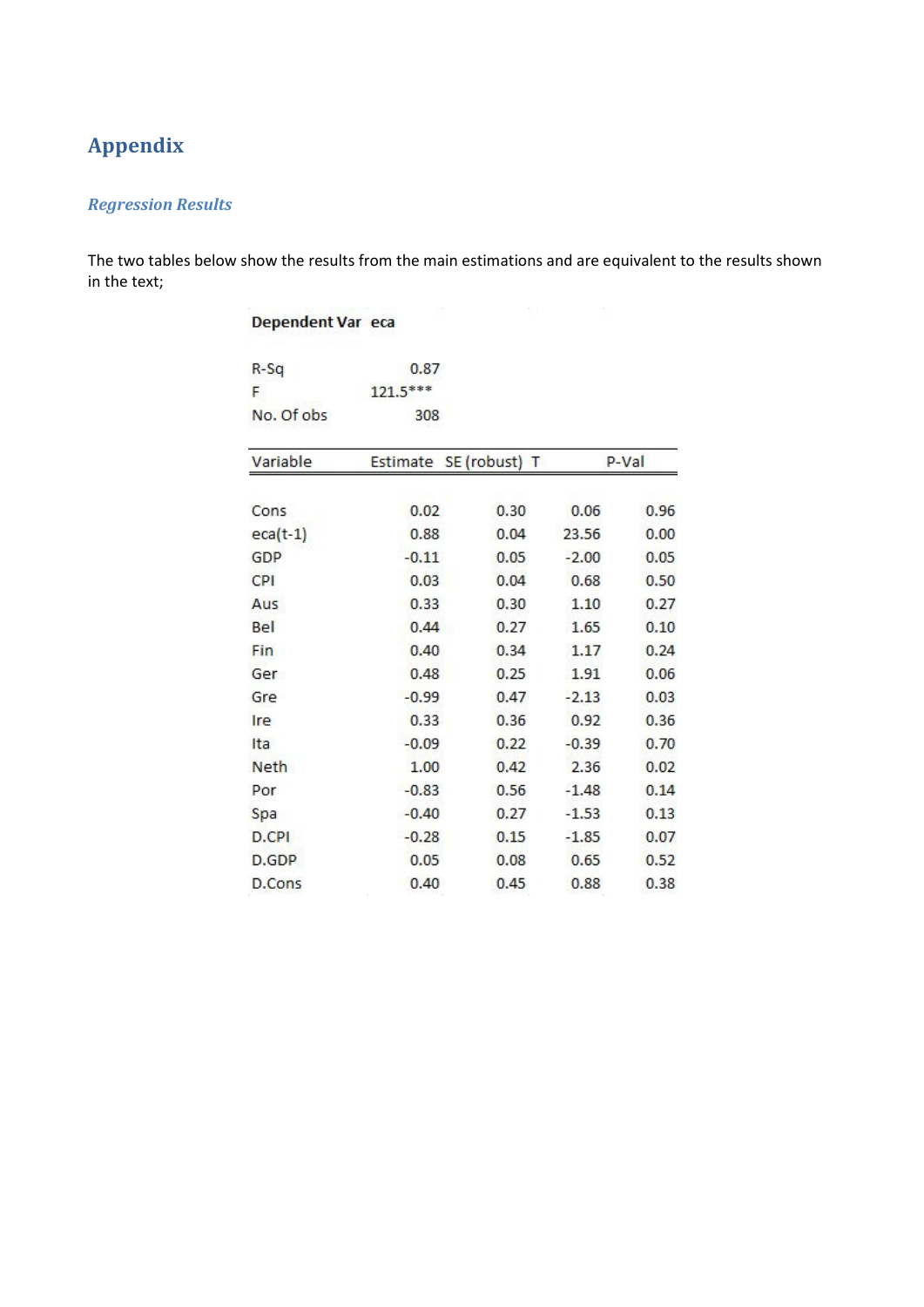# **Dependent Varieta**

| $R-Sq$     | 0.88     |  |
|------------|----------|--|
| н          | $111***$ |  |
| No. Of obs | 308      |  |

| Variable    | Estimate | SE (robust) T |         | P-Val |
|-------------|----------|---------------|---------|-------|
| Cons        | 0.32     | 0.25          | 1.28    | 0.20  |
| $eca(t-1)$  | 0.88     | 0.04          | 24.76   | 0.00  |
| GDP         | $-0.14$  | 0.05          | $-2.66$ | 0.01  |
| <b>ULC</b>  | $-0.02$  | 0.04          | $-0.47$ | 0.64  |
| Aus         | 0.17     | 0.29          | 0.57    | 0.57  |
| Bel         | 0.38     | 0.27          | 1.43    | 0.15  |
| Fin         | 0.44     | 0.32          | 1.37    | 0.17  |
| Ger         | 0.25     | 0.23          | 1.09    | 0.28  |
| Gre         | $-0.65$  | 0.49          | $-1.32$ | 0.19  |
| Ire         | 0.50     | 0.33          | 1.52    | 0.13  |
| Ita         | 0.02     | 0.21          | 0.08    | 0.93  |
| <b>Neth</b> | 0.96     | 0.41          | 2.31    | 0.02  |
| Por         | $-0.52$  | 0.56          | $-0.93$ | 0.35  |
| Spa         | $-0.25$  | 0.26          | $-0.96$ | 0.34  |
| D.ULC       | $-0.30$  | 0.10          | $-2.88$ | 0.00  |
| D.GDP       | 0.04     | 0.08          | 0.50    | 0.62  |
| D.Cons      | 0.21     | 0.35          | 0.60    | 0.55  |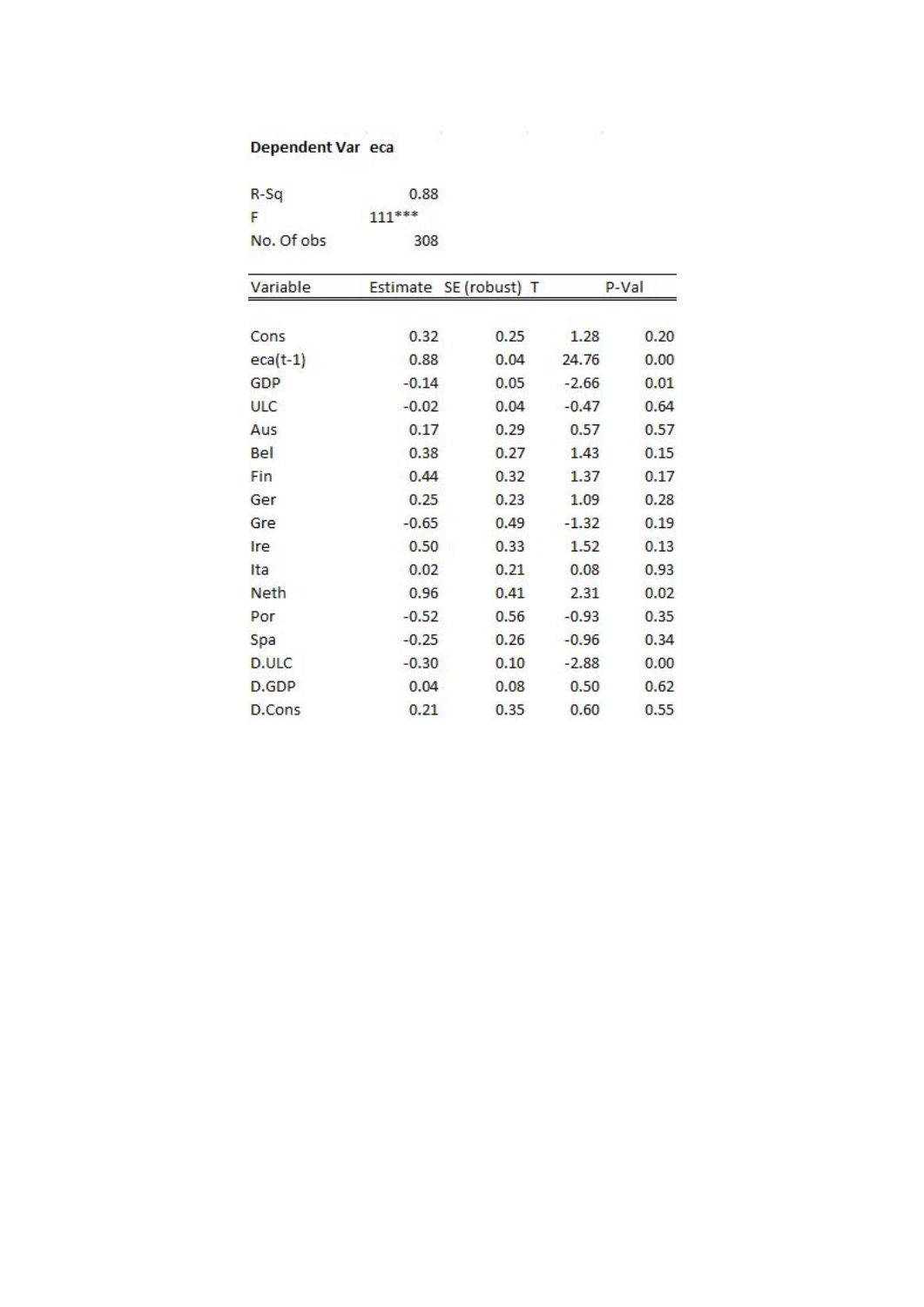| Dep Var eca |            |                     |             | Dep Var      | eca        |                   |         |
|-------------|------------|---------------------|-------------|--------------|------------|-------------------|---------|
| Obs         | 110        |                     |             | Obs          | 110        |                   |         |
| $R-Sq$      | 0.9541     |                     |             | $R-Sq$       | 0.9555     |                   |         |
| F           | 141        |                     |             | F            | 143        |                   |         |
| Variable    | Coef.      | Std.                | t           | Variable     | Coef.      | Std.              | t       |
| cons        |            | $-0.4791$ 0.483329  |             | $-0.99$ cons |            | 0.876986 0.330964 | 0.05    |
| ecalag      | 0.884709   | 0.056129            |             | 15.76 ecalag | 0.876986   | 0.055992          | 15.66   |
| gdp         | 0.032765   | 0.088174            |             | $0.37$ gdp   | $-0.01388$ | 0.080962          | $-0.17$ |
| cpi         | 0.057067   | 0.19093             |             | $0.3$ ulc    | $-0.1575$  | 0.103841          | $-1.52$ |
| aus         | 0.990227   | 0.405334            | $2.44$ aus  |              | 0.825032   | 0.422897          | 1.95    |
| bel         | 0.043161   | 0.630268            | $0.07$ bel  |              | 0.098649   | 0.606922          | 0.16    |
| fin         | 0.733445   | 0.625262            | $1.17$ fin  |              | 0.804802   | 0.595329          | 1.35    |
| ger         | 1.400569   | 0.342997            | 4.08 ger    |              | 1.096788   | 0.372206          | 2.95    |
| gre         | $-1.78823$ | 0.735032            | $-2.43$ gre |              | $-1.53876$ | 0.653426          | $-2.35$ |
| ire         | $-0.57634$ | 0.677834            | $-0.85$ ire |              | $-0.14009$ | 0.543073          | $-0.26$ |
| ita         | $-0.21499$ | 0.255091            | $-0.84$ ita |              | $-0.14124$ | 0.236348          | $-0.6$  |
| neth        | 1.358647   | 0.550172            |             | 2.47 neth    | 1.492204   | 0.495631          | 3.01    |
| por         | $-1.16187$ | 0.759558            | $-1.53$ por |              | $-1.0189$  | 0.748177          | $-1.36$ |
| spa         |            | $-1.16151$ 0.591297 | $-1.96$ spa |              | $-0.87054$ | 0.542491          | $-1.6$  |

The table below shows the result from the second period regressions (1999 to 2008);

The table below shows the results from the GLS random effects model on the full sample with the ULC as the main explanatory variable. The output below also shows the results from a Hausmann specification test to check for the validity of the random effects model relative to the fixed effects specification

| Dep Var        | eca        |          |         |
|----------------|------------|----------|---------|
| Obs            | 308        |          |         |
| No of Groups   | 11         |          |         |
| Obs per group  | 28         |          |         |
| Wald chi-sq    | 7238.87    |          |         |
| R-Sq (overall) | 0.87       |          |         |
| Variable       | Coef.      | Std.     | z       |
| cons           | 0.696844   | 0.177854 | 3.92    |
| ecalag         | 0.940838   | 0.016201 | 58.07   |
| gdp            | $-0.16529$ | 0.039429 | $-4.19$ |
| ulc            | $-0.04983$ | 0.016073 | $-3.1$  |
| dulc           | $-0.25067$ | 0.084218 | $-2.98$ |
| dgdp           | 0.070125   | 0.055347 | 1.27    |
| dintercept     | $-0.06018$ | 0.370094 | $-0.16$ |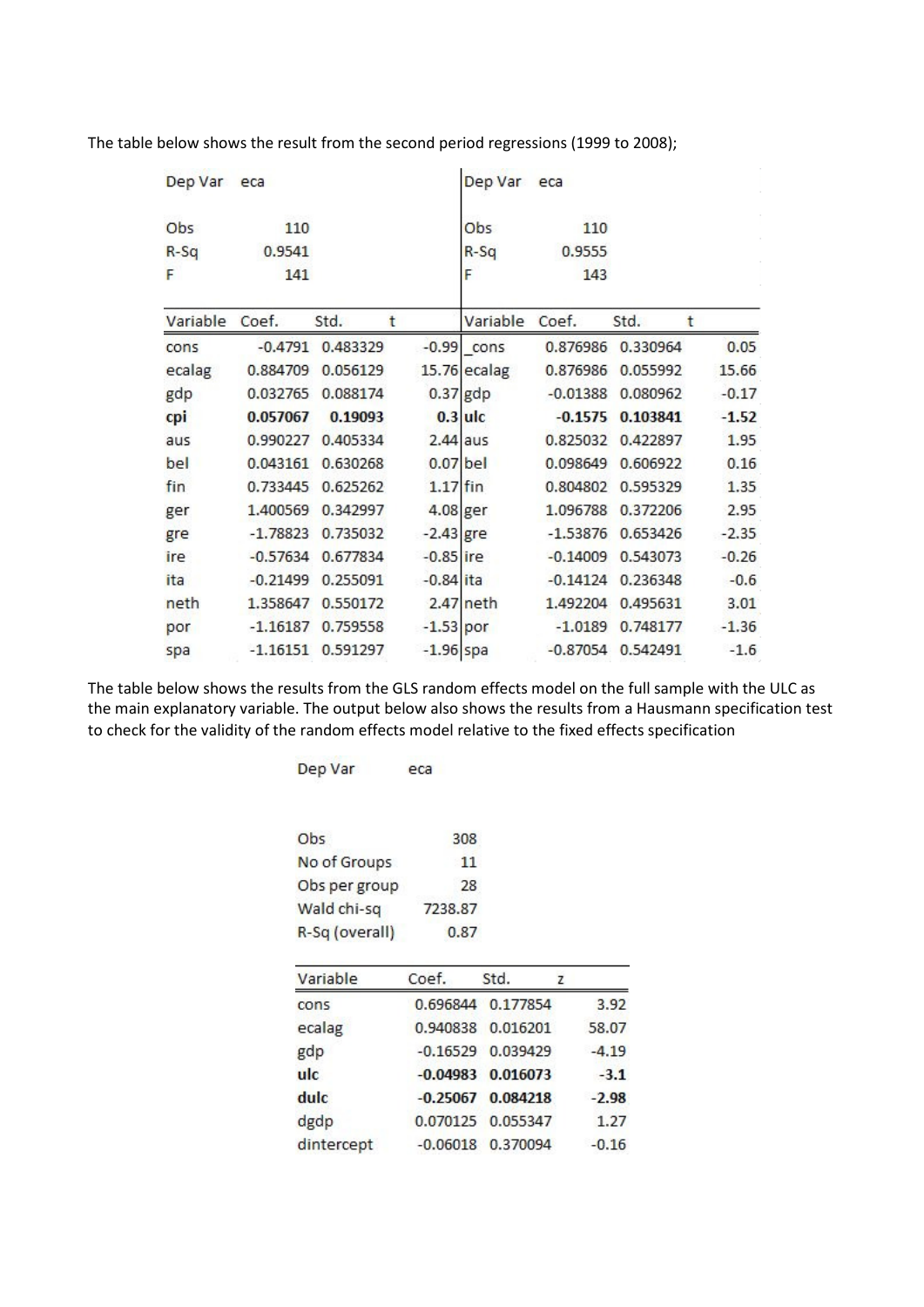#### **Hausmann Specification Test**

|                | $(b-B)'[(V_b-V_B)^(-1)](b-B)$             |
|----------------|-------------------------------------------|
| H <sub>o</sub> | difference in coefficients not systematic |
| chi2(5)        | 12.19                                     |
| Prob>chi2      | 0.0322                                    |

 $\sim 10^{-1}$ 

#### *The Debt Snowball*

l

The dynamics of the simple framework described in the text relative to the idea of a debt snowball is a function of the initial condition for the debt to GDP ratio as well as a the relationship between the primary deficit and the spread on the interest rate and nominal GDP growth. In this sense and given an arbitrary value for a country's debt/GDP ratio in year 0 it follows that we must solve for the constant "A" accordingly;

$$
A = d_0 - \frac{pdef}{-\frac{i_t - y_t}{1 + y_t}}
$$

Specifically and following directly from eq 5 in the text, the snowball will be in effect for all values of A other than 0 (assuming that A must be positive at all times in the context of an internal devaluation<sup>31</sup>). If A is between 0 and 1 it will dampen the snowball effect and if it is above 1 the debt snowball will become explosive.

In order to proceed we need to make some assumptions on variables which are exogenous and which are endogenous to economic policy makers. Clearly, in a situation of debt distress the nominal interest rate is going to be exogenously dictated by the market<sup>32</sup> and it is reasonable to assume as well that given the path of internal adjustment through an internal devaluation the growth rate of nominal GDP will also be given. This is to say, the only parameter which remains within control of policy makers is the original policy lever of policing the government budget<sup>33</sup>. This is best shown with a concrete example using the values for "i",  $y''$ , and  $d(0)$  in the text;

$$
A = 1 - \frac{pdef}{- \frac{0.05 - 0.01}{1 + 0.01}} \Leftrightarrow A = 1 - \frac{pdef}{-0.039}
$$

Clearly, for A to be 0 in this case and thus for the debt snowball to be cancelled out, the primary deficit must be equal to the spread between the interest rate and the nominal growth rate of GDP (in this case -

 $31$  I.e. the interest rate paid on the debt is higher than the nominal growth rate.

 $32$  In fact, for anyone but very large economies the interest rate will always be exogenous.

<sup>&</sup>lt;sup>33</sup> Of course, in the current situation in the Eurozone where e.g. Greece has called on de-facto aid even the primary deficit is outside the control of domestic policy makers as it will be dictated by the creditors.